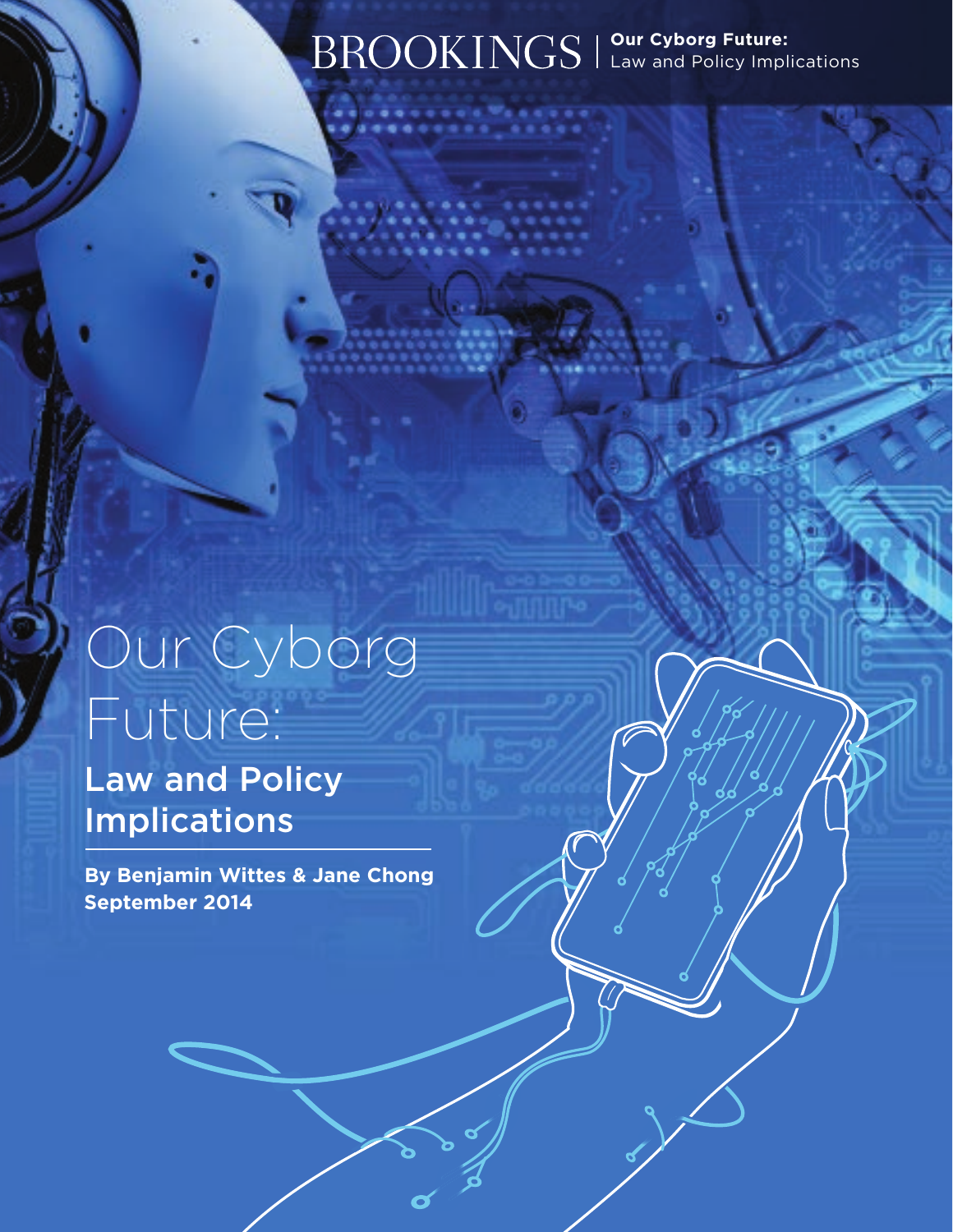

**Benjamin Wittes** *is a senior fellow in Governance Studies at The Brookings Institution. He co-founded and is the editor-in-chief of the Lawfare blog, which is devoted to sober and serious discussion of "Hard National Security Choices."*



**Jane Chong** *is a 2014 graduate of Yale Law School, where she was an editor of the Yale Law Journal. She spent a summer researching national security issues at Brookings as a Ford Foundation Law School Fellow.*

#### **Introduction**

In June 2014, the Supreme Court handed down its decision in *Riley v. California*, in which the justices unanimously ruled that police officers may not, without a warrant, search the data on a cell phone seized during an arrest. Writing for eight justices, Chief Justice John Roberts declared that "modern cell phones . . . are now such a pervasive and insistent part of daily life that the proverbial visitor from Mars might conclude they were an important feature of human anatomy."1

This may be the first time the Supreme Court has explicitly contemplated the cyborg in case law—admittedly as a kind of metaphor. But the idea that the law will have to accommodate the integration of technology into the human being has actually been kicking around for a while.

Speaking at the Brookings Institution in 2011 at an event on the future of the Constitution in the face of technological change, Columbia Law Professor Tim Wu mused that "we're talking about something different than we realize." Because our cell phones are not attached to us, not embedded in us, Wu argued, we are missing the magnitude of the questions we contemplate as we make law and policy regulating human interactions with these ubiquitous machines that mediate so much of our lives. We are, in fact, he argued, reaching "the very beginnings of [a] sort of understanding [of] cyborg law, that is to say the law of augmented humans." As Wu explained,

[I]n all these science fiction stories, there's always this thing that bolts into somebody's head or you become half robot or you have a really strong arm that can throw boulders or something. But what is the difference between that and having a phone with you—sorry, a computer with you—all the time that is tracking where you are, which you're using for storing all of your personal information, your memories, your friends, your communications, that knows where you are and does all kinds of powerful things and speaks different languages? I mean, with our phones we are actually technologically enhanced creatures, and those technological enhancements, which we have basically attached to our bodies, also make us vulnerable to more government supervision, privacy invasions, and so on and so forth.

And so what we're doing now is taking the very first, very confusing steps in what is actually a law of cyborgs as opposed to human law, which is what we've been used to. And what we're confused about is that this cyborg thing, you know, the part of us that's not human, nonorganic, has no rights. But we as humans have rights, but the divide is becoming very small. I mean, it's on your body at all times.<sup>2</sup>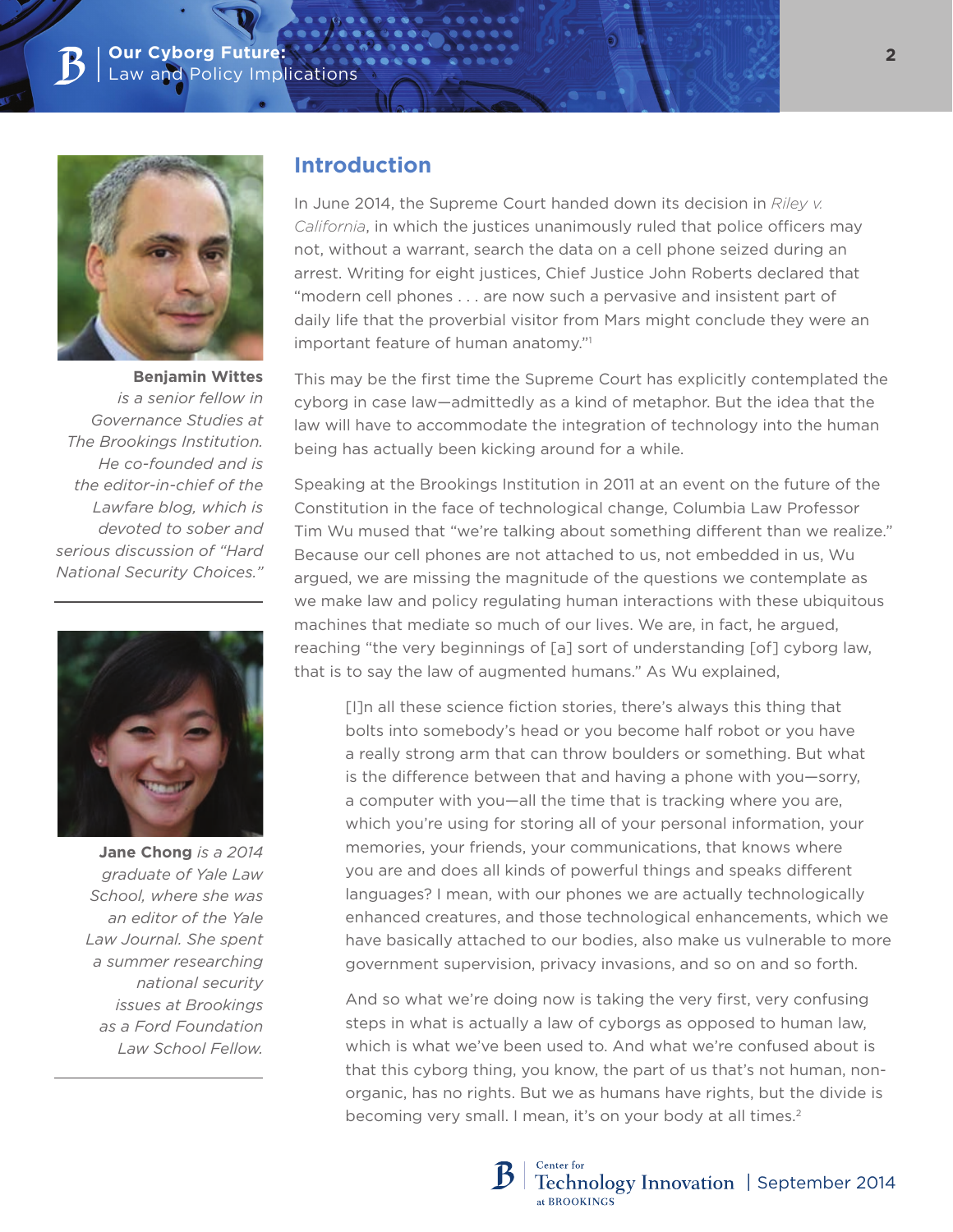Humans have rights, under which they retain some measure of dominion over their bodies.<sup>3</sup> Machines, meanwhile, remain slaves with uncertain masters. Our laws may, directly and indirectly, protect people's right to use certain machines—freedom of the press, the right to keep and bear arms. But our laws do not recognize the rights of machines themselves.<sup>4</sup> Nor do the laws recognize cyborgs—hybrids that add machine functionalities and capabilities to human bodies and consciousness.<sup>5</sup>

As the *Riley* case illustrates, our political vocabulary and public debates about data, privacy, and surveillance sometimes approach an understanding that we are—if not yet Terminators—at least a little more integrated with our machines than are the farmer wielding a plow, the soldier bearing a rifle, or the driver in a car. We recognize that our legal doctrines make a wide swath of transactional data available to government on thin legal showings—telephone call records, credit card transactions, banking records, and geolocation data, for example—and we worry that these doctrines make surveillance the price of existence in a data-driven society. We fret that the channels of communication between our machines might not be free, and that this might encumber human communications using those machines.

That said, as the Supreme Court did in *Riley*, we nearly always stop short of Wu's arresting point. We don't, after all, think of ourselves as cyborgs. The cyborg instead remains metaphor.

But should it? The question is a surprisingly important one, for reasons that are partly descriptive and partly normative. As a descriptive matter, sharp legal divisions between man and machine are turning into something of a contrivance. Look at people on the street, at the degree to which humanmachine integrations have fundamentally altered the shape of our daily lives. Even beyond the pacemakers and the occasional robotic prosthetics, we increasingly wear our computers—whether Google Glass or Samsung Galaxy Gear. We strap on devices that record our steps and our heart rates. We take pictures by winking. Even relatively old-school humans are glued to their cell phones, using them not just as communications portals, but also for directions, to spend money, for informational feeds of varying sorts, and as recorders of data seen and heard and formerly—but no longer—memorized. Writes one commentator:

[E]ven as we rebel against the idea of robotic enhancement, we're becoming cyborgs of a subtler sort: the advent of smartphones and wearable electronics has augmented our abilities in ways that would seem superhuman to humans of even a couple decades ago, all without us having to swap out a limb or neuron-bundle for their

*"We are—if not yet Terminators—at least a little more integrated with our machines."*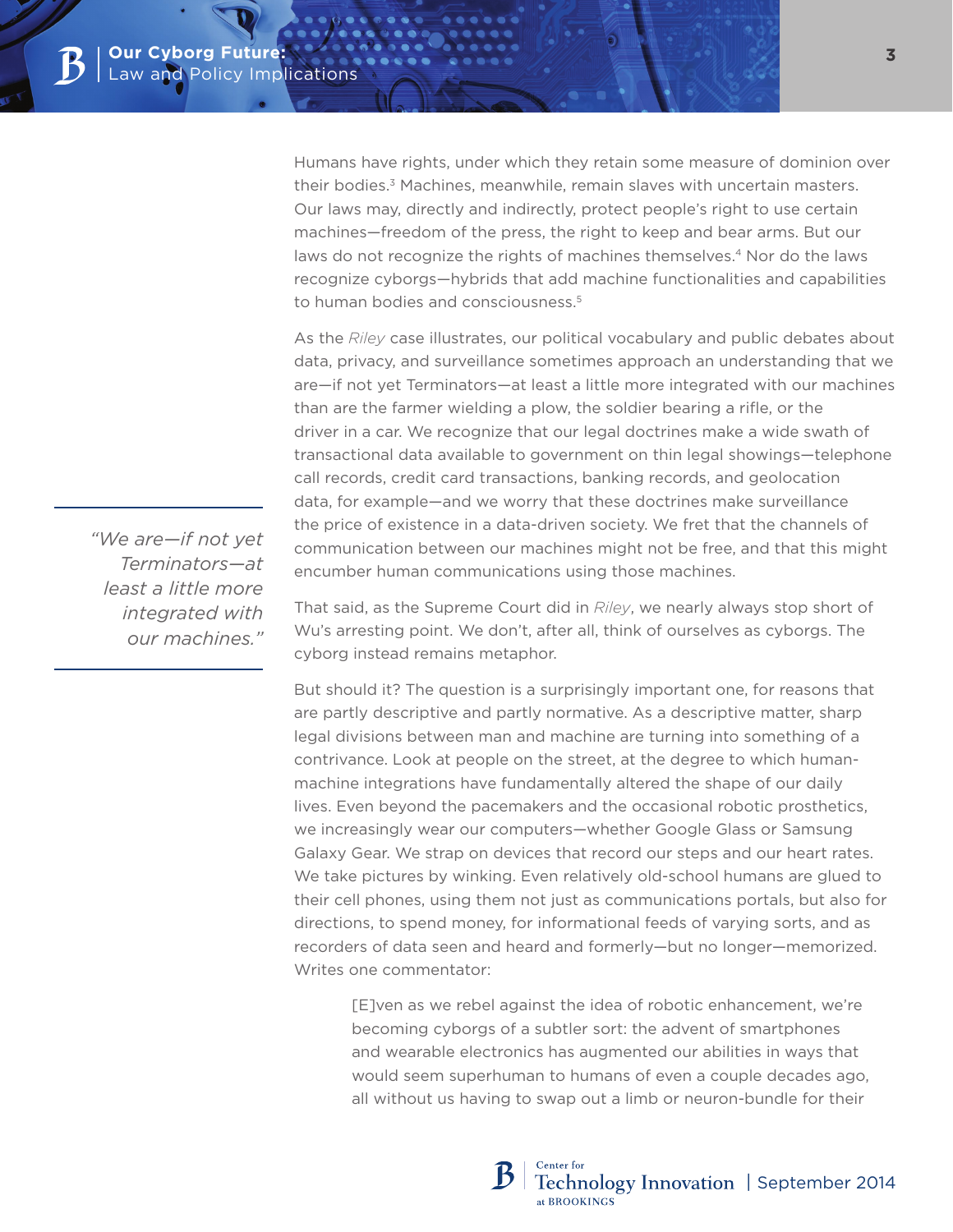synthetic equivalents. Instead, we slip on our wristbands and smartwatches and augmented-reality headsets, tuck our increasingly powerful smartphones into our pockets, and off we go—the world's knowledge a voice-command away, our body-metrics and daily activity displayable with a few button-taps.<sup>6</sup>

No, the phones are not encased in our tissue, but our reliance on them could hardly be more narcotic if they were. Watch your fellow passengers the next time you're on a plane that lands. No sooner does it touch down than nearly everyone engages their phones, as though a part of themselves has been shut down during the flight. Look at people on a bus or on a subway car. What percentage of them is in some way using phones, either sending information or receiving some stimulus from an electronic device? Does it really matter that the chip is not implanted in our heads—yet? How much of your day do you spend engaged with some communications device? Is there an intelligible difference between tracking it and tracking you?

 *"Does it really matter that the chip is not implanted in our heads—yet?"* This brings us to the normative half of the inquiry. *Should* we recognize our increasing cyborgization as more than just a metaphor, given the legal and policy implications both of doing so and of failing to do so? Our law sees you and your cell phone as two separate entities, a person who is using a machine. But robust protections for one may be vitiated in the absence of concurrent protections for the other. Our law also sees the woman with a pacemaker and the veteran with a robotic prosthesis or orthosis as people using machines. Where certain machines are physically incorporated into or onto the body, or restore the body to its "normal" functionality rather than enhance it, we might assume they are more a part of the person than a cell phone. Yet current laws offer no such guarantees. The woman is afforded no rights with respect to the data produced by her pacemaker, $7$  and the quadriplegic veteran has few rights beyond restitution for property damage when an airline destroys his mobility assistance device and leaves him for months without replacement.8

As we will explain, the general observation that humans are becoming cyborgs is not new.9 But commentators have largely used the term "cyborg" to capture, as a descriptive matter, what they see as unprecedented merger between humans and machines, and to express concerns about the ways in which the body and brain are increasingly becoming sites of control and commodification. In contrast, with normative vigor, we push the usefulness of the concept, suggesting the ways in which conceptualizing our changing relationship to technology in terms of our cyborgization may facilitate the development of law and policy that sensitively accommodates that change.

The shift that comes of understanding ourselves as cyborgs is nowhere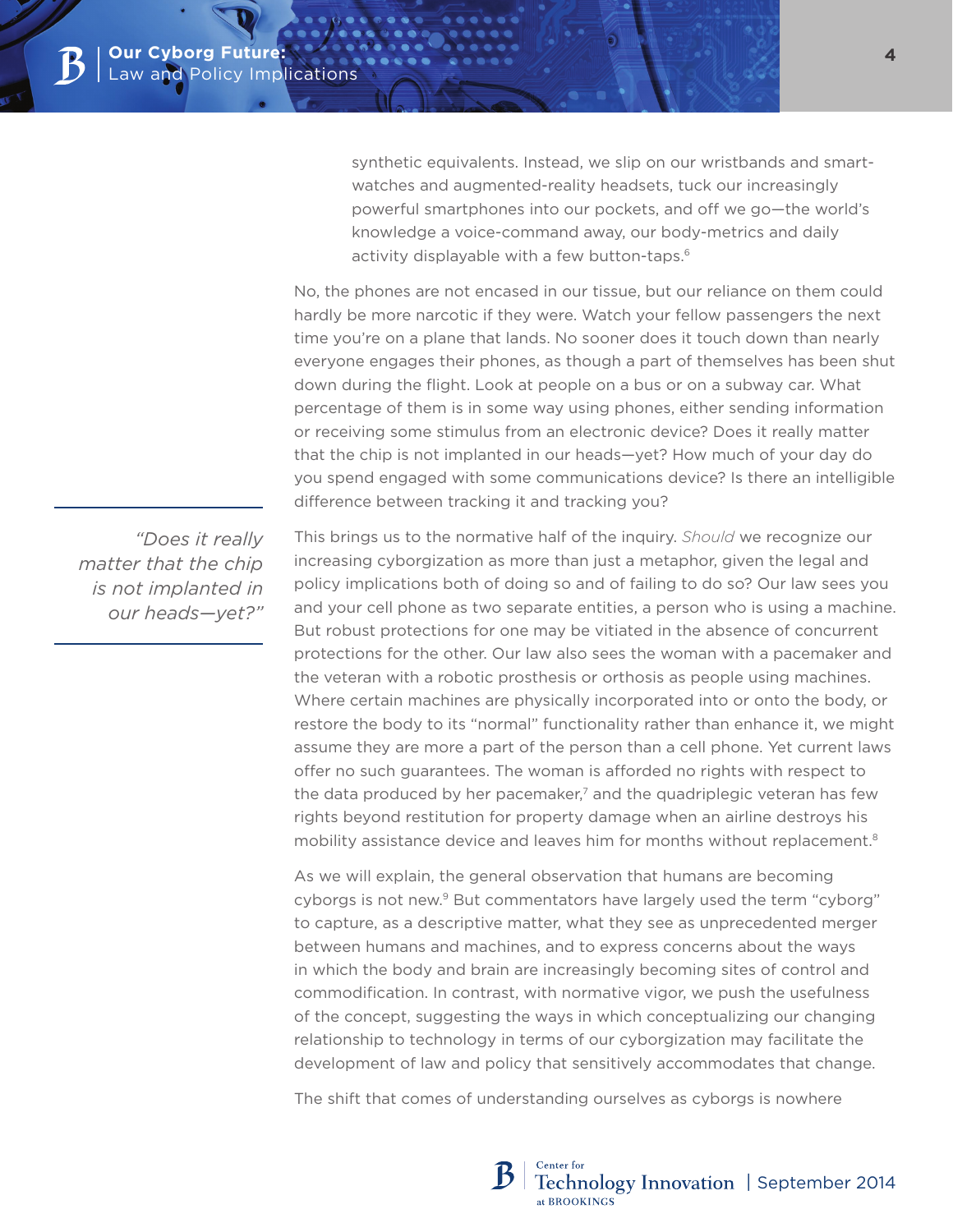more apparent than in the surveillance realm, where discussion of the legal implications of our technology dependence is often couched in and restricted to privacy terms. Under this conventional construction, it is privacy that is key to our identities, and technology is the poisoned chalice that enables, on the one hand, our most basic functioning in a highly networked world, and on the other, the constant monitoring of our activities. For example, in a 2013 Christmas day broadcast, Edward Snowden borrowed a familiar trope to portend a dark fate for a society threatened by the popularization of technologies that George Orwell had never contemplated. "We have sensors in our pockets that track us everywhere we go. Think about what this means for the privacy of the average person,"<sup>10</sup> he urged. With some poignancy, Snowden went on to pay special homage to all that privacy makes possible. Privacy matters, according to Snowden, because "privacy is what allows us to determine who we are and who we want to be."11

*"Is there an intelligible difference between tracking it and tracking you?"*

There is, however, another way to think about all of this: what if we were to understand technology itself as increasingly part of our very being?

Indeed, do we care so much about whether and how the government accesses our data perhaps because the line between ourselves and the machines that generate the data is getting fuzzier? Perhaps the NSA disclosures have struck such a chord with so many people because on a visceral level we know what our law has not yet begun to recognize: that we are already juvenile cyborgs, and fast becoming adolescent cyborgs; we fear that as adult cyborgs, we will get from the state nothing more than the rights of the machine with respect to those areas of our lives that are bound up with the capabilities of the machine.

In this paper, we try to take Wu's challenge seriously and think about how the law will respond as the divide between human and machine becomes ever-more unstable. We survey a variety of areas in which the law will have to respond as we become more cyborg-like. In particular, we consider how the law of surveillance will shift as we develop from humans who use machines into humans who partially *are* machines or, at least, who depend on machines pervasively for our most human-like activities.

We proceed in a number of steps. First, we try to usefully define cyborgs and examine the question of to what extent modern humans represent an early phase of cyborg development. Next we turn to a number of controversies some of them social, some of them legal—that have arisen as the process of cyborgization has gotten under way. Lastly, we take an initial stab at identifying key facets of life among cyborgs, looking in particular at the surveillance context and the stress that cyborgization is likely to put on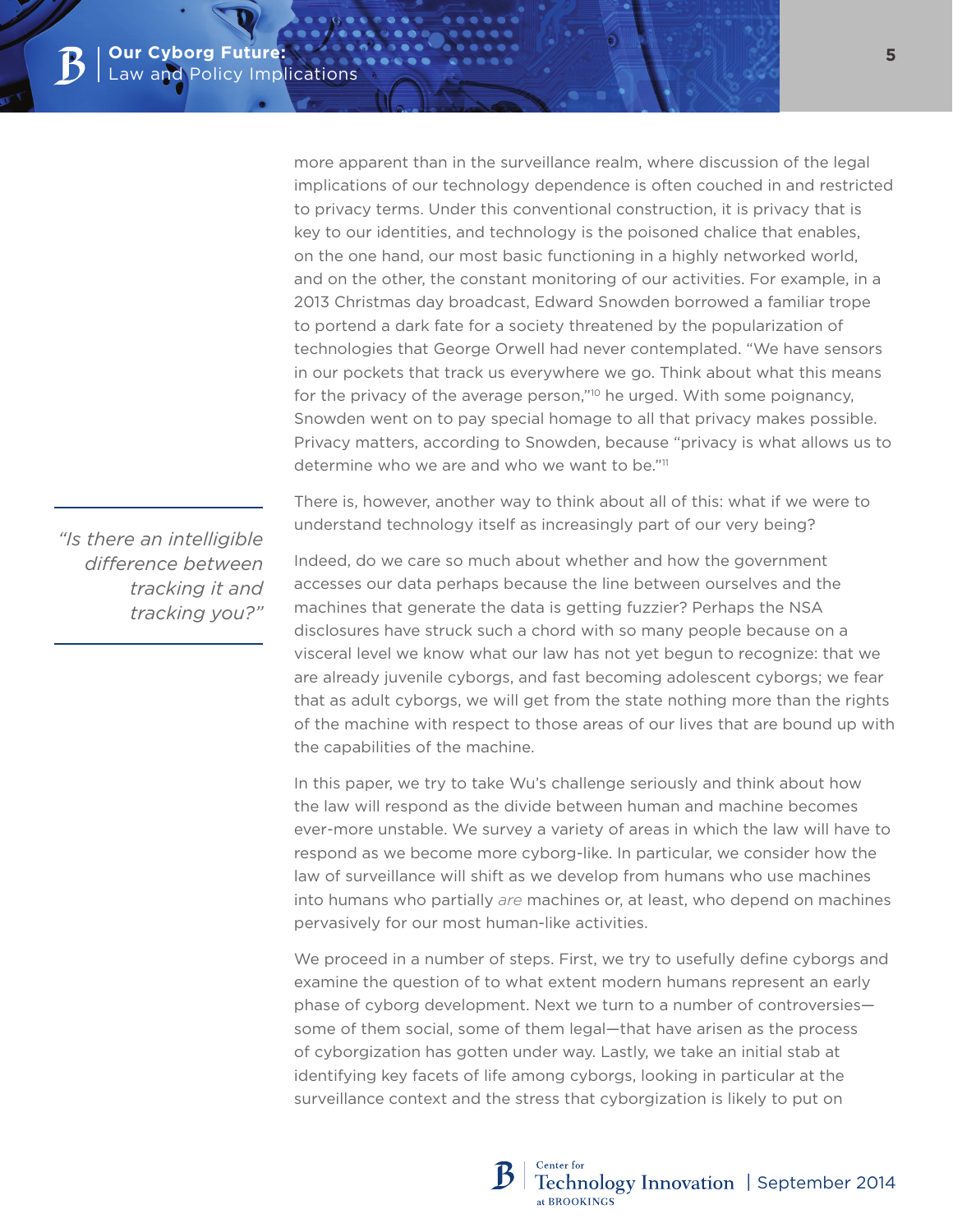modern Fourth Amendment law's so-called third-party doctrine—the idea that transactional data voluntarily given to third parties is not protected by the guarantee against unreasonable search and seizure.

# **What Is a Cyborg and Are We Already Cyborgs?**

Human fascination with man-machine hybrids spans centuries and civilizations.12 From this rich history we extract two lineages of modern thought to help elucidate the theoretical underpinnings of the cyborg.

In 1960, Manfred Clynes coined the term "cyborg"<sup>13</sup> for a paper he coauthored with Nathan Kline for a NASA conference on space exploration.<sup>14</sup> As conceived by Clynes and Kline, the cyborg—a portmanteau of "cybernetics" and "organism"15—was not merely an amalgam of synthetic and organic parts. It represented, rather, a particular approach to the technical challenges of space travel—physically adapting man to survive a hostile environment, rather than modifying the environment alone.16

The proposal would prove influential. Soon after the publication of Clynes and Kline's paper, NASA commissioned "The Cyborg Study." Released in 1963, the study was designed to assess "the theoretical possibility of incorporating artificial organs, drugs, and/or hypothermia as integral parts of the life support systems in space craft design of the future, and of reducing metabolic demands and the attendant life support requirements."17 This sort of cyborg can be understood as a commitment to a larger project. As a "self-regulating man-machine," the cyborg was designed "to provide an organization system in which . . . robot-like problems are taken care of automatically and unconsciously, leaving man free to explore, to create, to think, and to feel."18 Distinguishing man's "robot-like" functions from the higher-order processes that rendered him uniquely human, Clynes and Kline presented the cyborg as the realization of a concrete transhumanist goal: man liberated from the strictly mechanical ("robot-like") limitations of his organism and the conditions of his environment by means of mechanization.

Outside the realm of space exploration, use of the term "cyborg" has evolved to encompass an expansive mesh of the mythological, metaphorical and technical.19 According to Chris Hables Gray, who has written extensively on cyborgs and the politics of cyborgization, "cyborg" has become "as specific, as general, as powerful, and as useless a term as tool or machine."20 Perhaps because of its plasticity, the term has become more popular among sciencefiction writers and political theorists than among scientists, who prefer more exacting vocabularies—using terms like biotelemetry, teleoperators, bionics

 *"Human fascination with man-machine hybrids spans centuries and civilizations."*

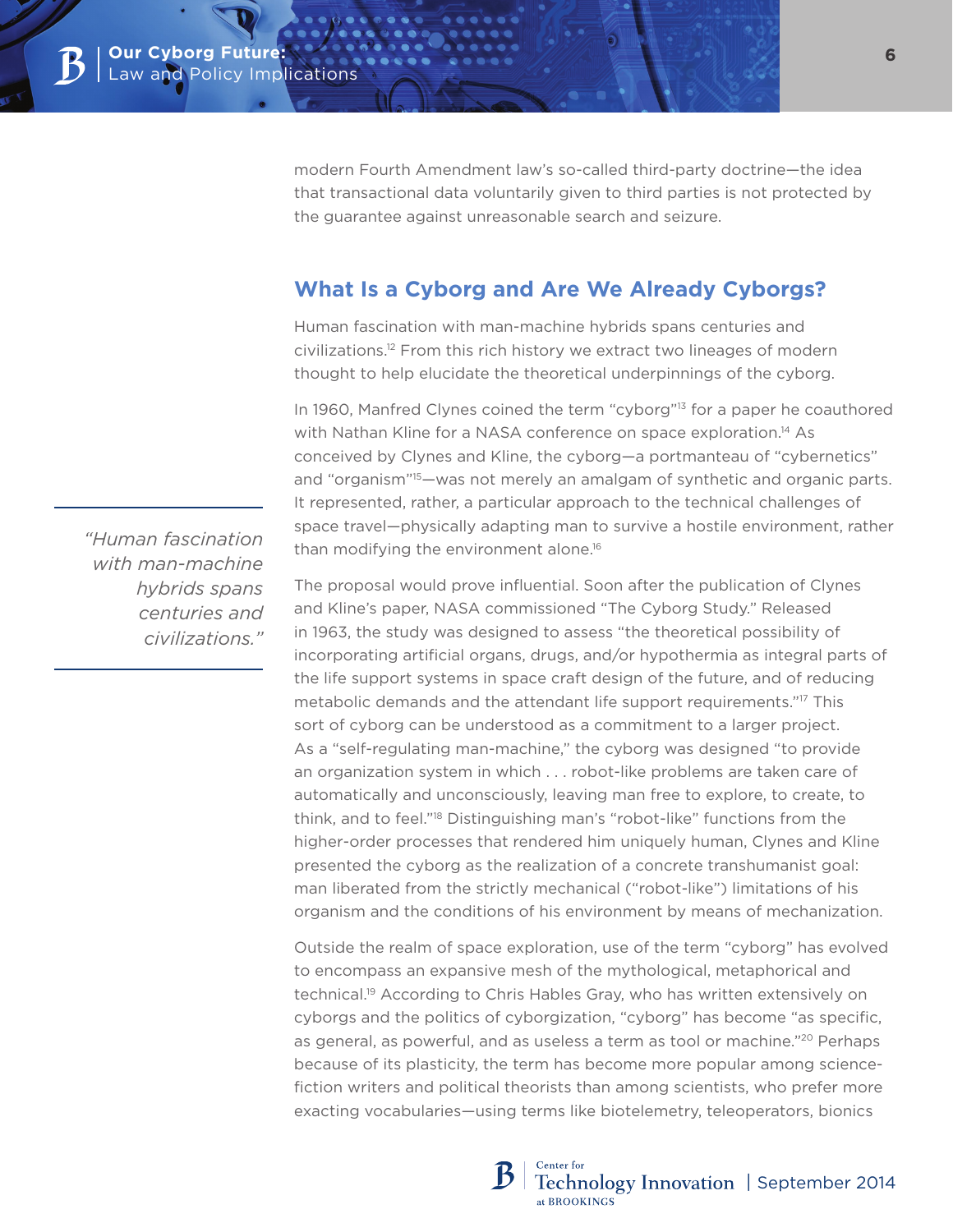#### and the like.<sup>21</sup>

The idea that we are already cyborgs—indeed, that we have always been cyborgs—has been out there for some time. For example, in her seminal 1991 feminist manifesto, Donna Haraway deployed the term for purposes of building an "ironic political myth," one that rejected the bright-line identity markers purporting to separate human from animal, animal from machine. She famously declared, "[W]e are all chimeras, theorized and fabricated hybrids of machine and organism; in short, we are cyborgs."<sup>22</sup>

Periodically repackaged as a radical idea, the claim has not remained confined to the figurative or sociopolitical realms. Technologists, too, have proposed that humans have already made the transition to cyborgs. In 1998, Andy Clark and David Chalmers proposed that where "the human organism is linked with an external entity in a two-way interaction" the result is "a coupled system that can be seen as a cognitive system in its own right."<sup>23</sup> Clark expanded on these ideas in his 2003 book *Natural-Born Cyborgs*:

My body is an electronic virgin. I incorporate no silicon chips, no retinal or cochlear implants, no pacemaker. I don't even wear glasses (though I do wear clothes), but I am slowly becoming more and more a cyborg. So are you. Pretty soon, and still without the need for wires, surgery, or bodily alterations, we shall all be kin to the Terminator, to Eve 8, to Cable . . . just fill in your favorite fictional cyborg. Perhaps we already are. For we shall be cyborgs not in the merely superficial sense of combining flesh and wires but in the more profound sense of being human-technology symbionts: thinking and reasoning systems whose minds and selves are spread across biological brain and nonbiological circuitry.24

The idea that humans are already cyborgs has met with resistance from those who note that "[p]ointing to something like cell-phone use and saying 'we're all cyborgs' is not substantially different from pointing to cooking or writing and saying "we're all cyborgs."<sup>25</sup> But this is actually Clark's point. As suggested by the title of his book, Clark does not regard the human "tendency toward cognitive hybridization" as a modern phenomenon. He sees the history of humanity as marked by a series of "mindware upgrades," from the development of speech and counting, to the production of moveable typefaces and digital encodings.26 Although he recognizes the particular postmodern appeal of the cyborg, "a potent cultural icon of the late twentieth century," Clark suggests that when whittled down, our futuristic conception of human-machine hybrids amounts to nothing more than "a disguised vision of (oddly) our own biological nature."27

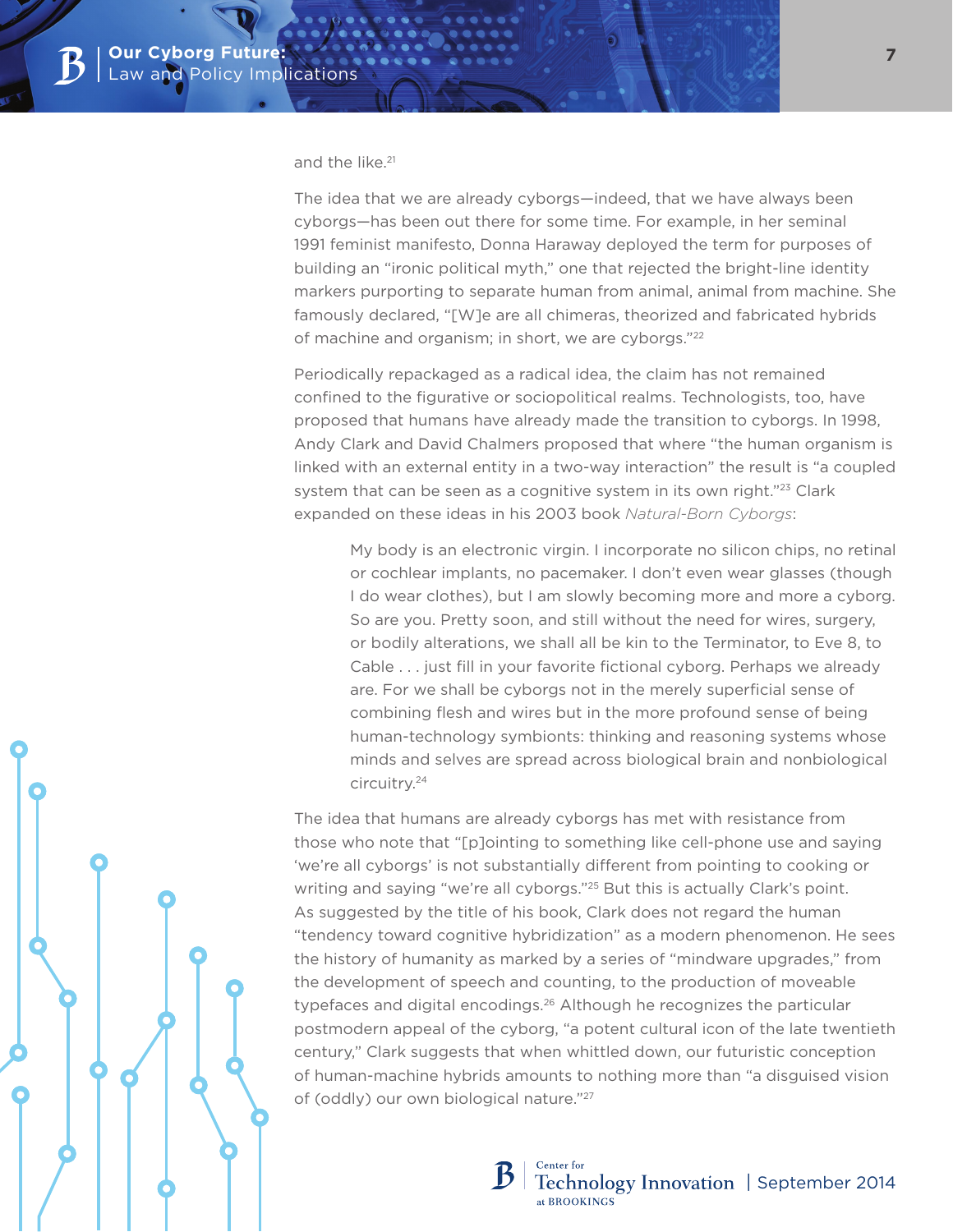Not all cyborg theorists find the notion that we have always been cyborgs compelling. In the introduction to his influential 1995 collection *The Cyborg Handbook*, Chris Hables Gray addresses, and rejects, this conflation and essentialization of the primitive and the modern:

But haven't people always been cyborgs? At least back to the bicycle, eyeglasses, and stone hammers? This is an argument many people make, including early cyborgologists like Manfred Clynes and J.E. Steele. The answer is, in a word, no . . . . Cyborgian elements of previous human-tool and human-machine relationships are only visible from our current point of view. In quantity, and quality, the relationship is new."28

Similarly, cyborg anthropologist<sup>29</sup> Amber Case maintains that there is a meaningful distinction to be made between past technologies and those developed in recent decades, based on the ways in which and extent to which they shape and change how humans connect to one another.<sup>30</sup>

There are those who have suggested that we may not yet be cyborgs but that, given the exponential growth of computing power and technological development, we will soon be. According to Ray Kurzweil—the preeminent inventor, futurist and now Google's director of engineering—we are at the "knee of the curve." Kurzweil's exploration of the coming obliteration of the distinction between human and machine recalls many of the bio-transcendent ideas and ambitions of Clynes and Kline and their intellectual predecessor, Norbert Weiner. Kurzweil states,

Our version 1.0 biological bodies are likewise frail and subject to a myriad of failure modes . . . . While human intelligence is sometimes capable of soaring in its creativity and expressiveness, much human thought is derivative, petty and circumscribed. The Singularity will allow us to transcend these limitations of our biological bodies and brains.<sup>31</sup>

A second history runs parallel to the Clynes-and-Kline narrative, one that begins around the same time but in a slightly different theoretical space. Wu, an apparent proponent of the "subtler cyborg" theory, is among those who attribute the beginnings of the "project of human augmentation" to J.C.R. Licklider.32 Licklider is sometimes referred to as the father of the Internet in part for his role in shaping the Pentagon's funding priorities as head of the Information Processing Techniques Office, a division of the Advanced Research Projects Agency (ARPA).<sup>33</sup> In 1960—the same year Clynes and Kline published "Cyborgs and Space"—Licklider published "Man-Computer Symbiosis," in which he predicted the "close coupling" of man and the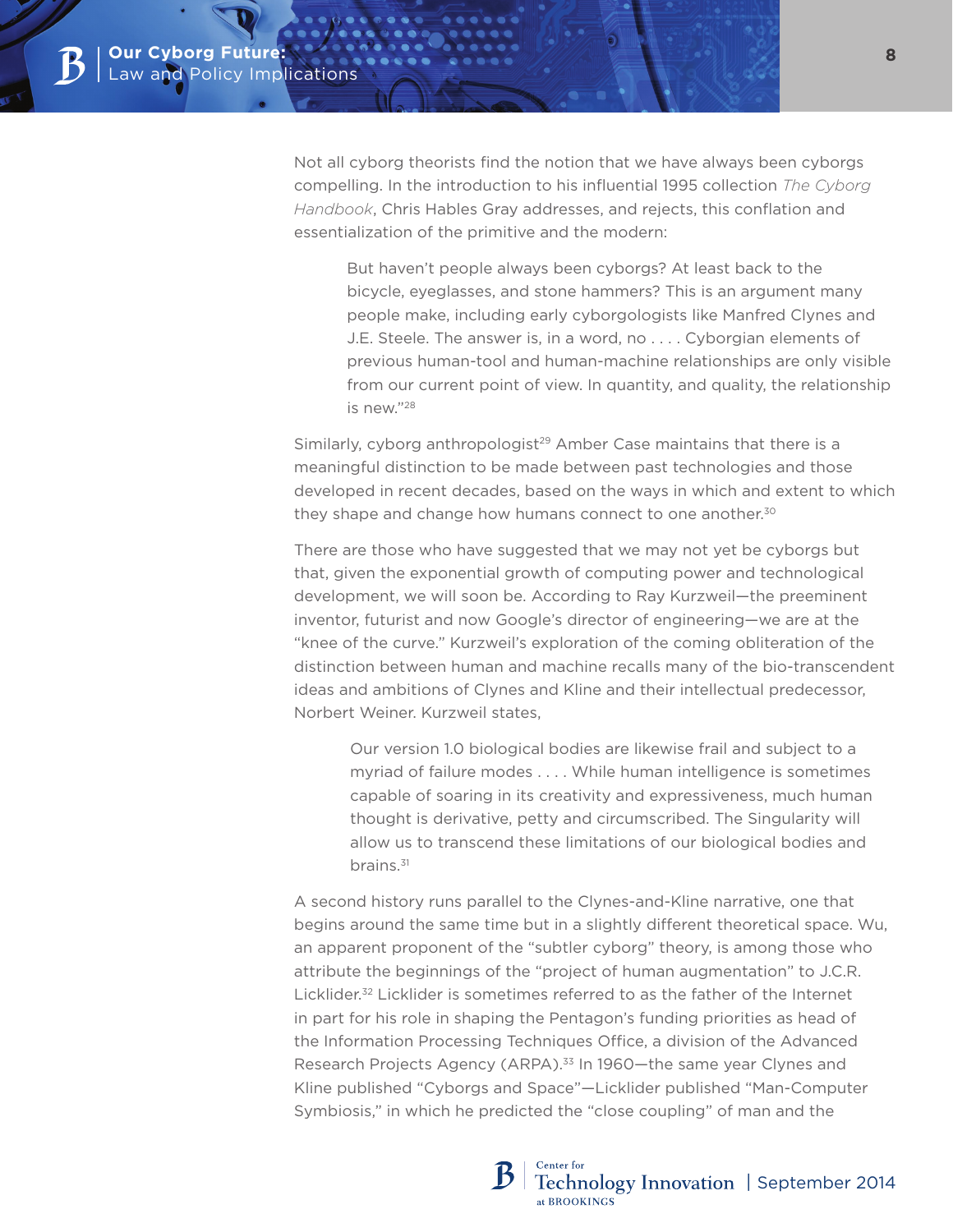electronic computer. Together they would constitute a "semiautomatic system," in contradistinction to the symbiotic system that was the mechanically extended man.34 Licklider wrote, "'Mechanical extension' has given way to replacement of men, to automation, and the men who remain are there more to help than to be helped."<sup>35</sup>

Licklider's ideas offer a fundamentally different way of thinking about the cyborg. In his view, the human does not remain a central part of the picture. Where Clynes, Kline and Clark arguably see fusion (between machine and man), a Lickliderite might be said to see substitution (machine for man). Under the Licklider view, no longer is the cyborg a project centered on unleashing man's potentiality; the cyborg is man getting out of the way.

We don't mean to settle these largely philosophical arguments about the nature of the cyborg's technological trajectory here. For present purposes, let us begin with a working definition of the term "cyborg" and posit that a process of cyborgization of society is taking place. Steve Mann, inventor of the "wearable computer," defines cyborg in terms of hybridization, as "a person whose physiological functioning is aided by or dependent upon a mechanical or electronic device."36 The Oxford English Dictionary, meanwhile, defines cyborg more explicitly in terms of augmentation: as "[a] person whose physical tolerances or capabilities are extended beyond normal human limitations by a machine or other external agency that modifies the body's functioning; an integrated man–machine system."37 Under either definition, different people fall in different places on the spectrum of pure human to consummate cyborg. But quite a number of us are inching closer to a subtle Arnold Schwarzenegger. And the increasing cyborgization of the populace however we choose to define the phenomenon—raises important questions about access,<sup>38</sup> discrimination,<sup>39</sup> military action,<sup>40</sup> privacy,<sup>41</sup> bodily integrity,<sup>42</sup> autonomy, $43$  property $44$  and citizenship. $45$  These are questions that, ultimately, the law will have to address.

# **Cyborgs Among Us: Controversies and Policy Implications**

One way to think about the policy issues that cyborgs will force us to address is to examine the controversies already arising out of our incipient cyborgization.

Many of these controversies track familiar binaries, such as substitution for missing or defective human parts versus enhancement or extension of

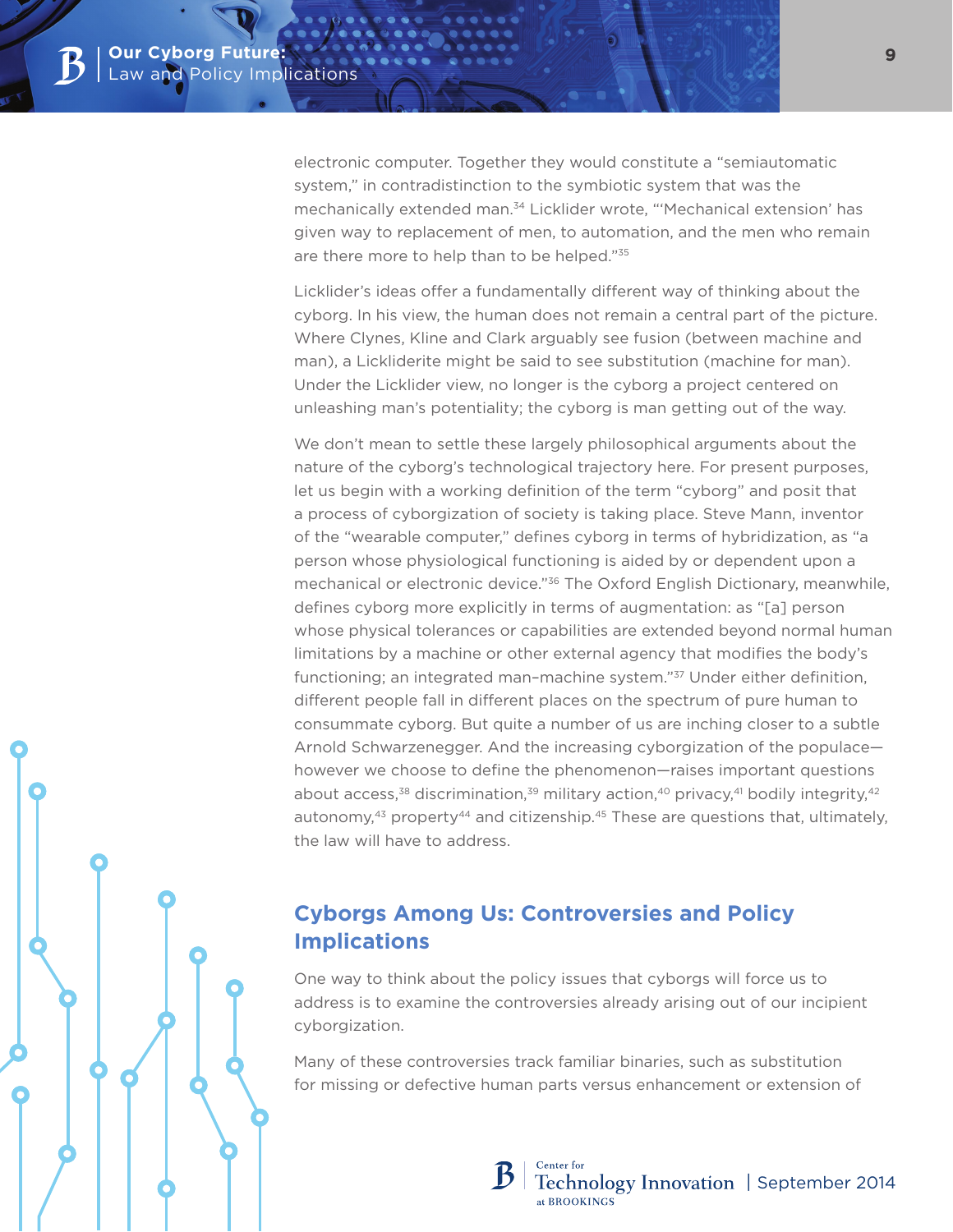normal human capabilities. The significance of this particular distinction has long been recognized in the bioethics sphere. Dieter Sturma, director of the German Reference Centre for Ethics in the Life Sciences, has stated that we should be open to "technical systems [that] reduce the suffering of a patient," while warning that enhancement technology could become a problem.<sup>46</sup>

For starters, human enhancement is often associated with cheating and unfair advantage. Everything from professional athletes' use of performanceenhancement drugs and government investment in military superwarriors has been criticized on these grounds.<sup>47</sup> Vaccines, on the other hand, go largely unchallenged, no doubt because though they might be said to enhance the immune system, their function is to serve as prophylactic treatment against disease and are ideally administered to all.

But the distinction between substitution and enhancement is less stable than might be assumed.48 For it turns on how society chooses to define what constitutes health and what constitutes deficiency. That distinction is itself subject to variation depending on social context and individual goals, and subject to change with advances in science that allow for the manipulation of previously unalterable biological conditions.49 VSP, the country's largest optical health insurance provider, for example, recently signed on to offer Google Glass subsidized frames and prescription lenses.<sup>50</sup> By giving wearable devices "a medical stamp of approval,"<sup>51</sup> the move suggests the beginnings of a breakdown in the distinction between mediated vision and mediated reality.

Neil Harbisson, a cyborg activist and artist born with a form of extreme colorblindness that limits him to seeing in only black and white, is equipped with an "eyeborg," a device implanted in his head that allows him to "hear" color.52 In 2012, police officers attacked Harbisson and broke the camera off his head because they believed, mistakenly, that he was filming them during a street demonstration.<sup>53</sup>

The functionality of the eyeborg and the injuries Harbisson sustained raise questions not only about the enhancement-substitution distinction but also about the distinction between embedded and external devices. Our intuition might be to separate embedded from external technologies on the grounds that the difference often tracks whether the technologies are "integral" to the functioning of the human body. This could seem reasonable depending on the particular technologies we decide to compare: for example, smartphones are external to the body and presently not allowed in many federal courtrooms; barring someone fitted with a pacemaker from entry, on the other hand, would seem untenable.

But the difference between the embedded and the external is not so easily

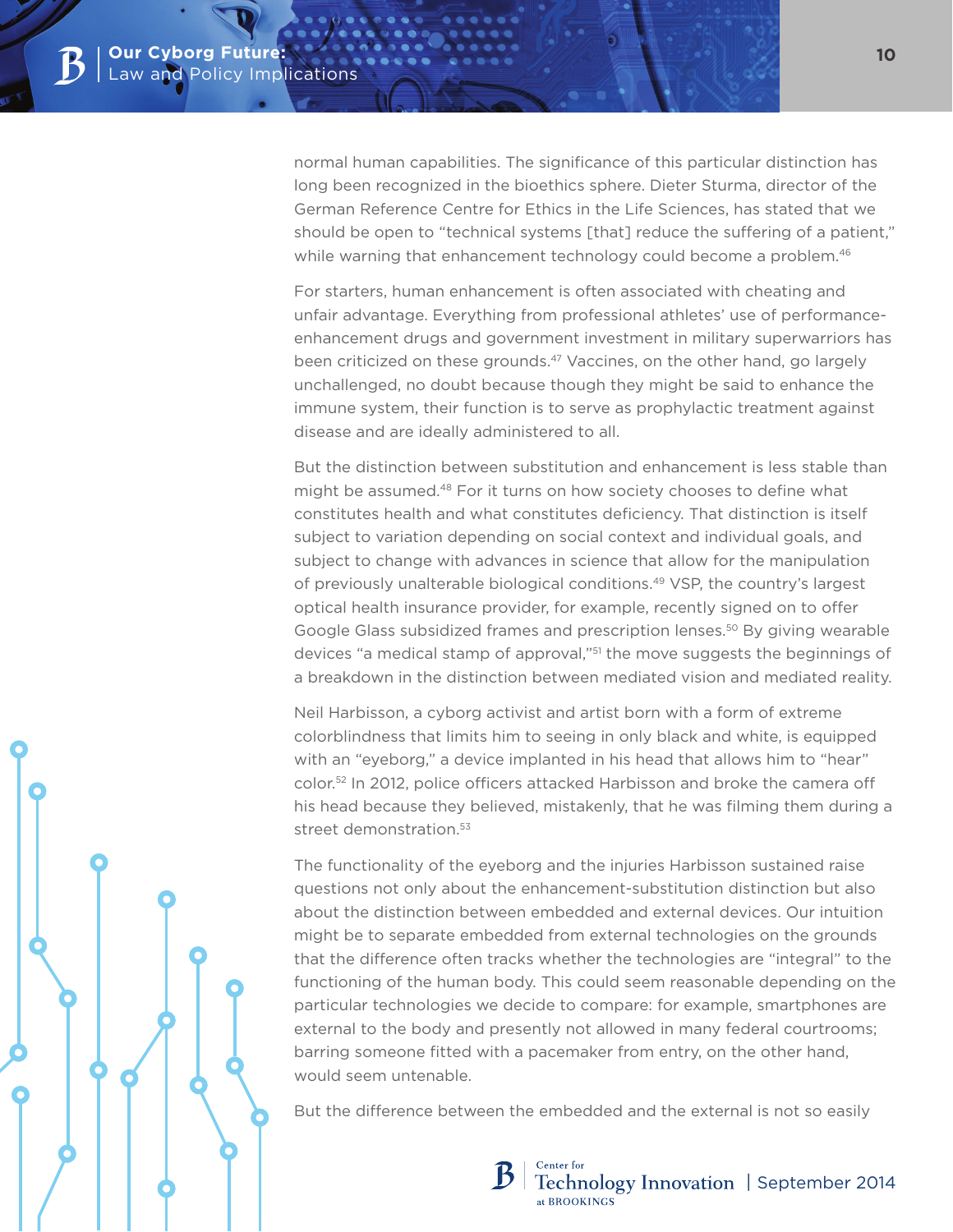reduced to the difference between the integral and the superficial. Consider devices designed to compensate for physical deficiency but in ways not readily perceived by our society as prosthetic in form and function.<sup>54</sup> Linda MacDonald Glenn, a bioethicist and lawyer, cites the case of a disabled Vietnam veteran who, as an incomplete quadriplegic, is entirely dependent on a powered mobility assistance device (MAD) to not only move and travel but also to protect himself against hypotensive episodes.55 An airline damaged his MAD beyond repair in October 2009 and left him without a replacement for a year, causing him to be bedridden for eleven months and suffer ulcers as a result.56 The airline offered minimal damages—\$1500 in compensation—on the grounds that they harmed not their customer but his device only.<sup>57</sup> Glenn argues that modern day assistive devices are no longer "inanimate separate objects" but "interactive prosthetics": these include implants, transplants, embedded devices, nanotechnology, neural prosthetics, wearables and bioengineering.58 As such, liability rules that cover damage to or interference with use of traditional property could need reassessment in the interactiveprosthetic context.

This is not to dismiss the difference between what is embedded and what is external. After all, whether or not a technology can be considered medically superficial in function, once we incorporate it into the body such that it is no longer easily removed, it is integral to the person in fact. A number of bars,<sup>59</sup> strip clubs<sup>60</sup> and casinos<sup>61</sup> have banned the use of Google Glass based on privacy protection concerns, and movie theaters have banned it for reasons related to copyright protection.<sup>62</sup> But such bans could pose problems when the equivalent of Google Glass is physically screwed into an individual's head.

Take Steve Mann. Unlike Harbisson, Mann suffers no visual impairment. But Mann wears an EyeTap, a small camera that can be connected to his skull to mediate what he sees—for instance, he can filter out annoying billboards—and stream what he sees onto the Internet. In 2012, Mann was physically assaulted by McDonald's employees in what the press described as the world's first anti-cyborg hate crime; Mann was able to prove the attack happened by releasing images taken with the EyeTap.63 The episode naturally raised questions about Mann's rights as a cyborg, but the fact that Mann's eyepiece affords him the ability to record everything he sees also raises questions about the privacy rights of *noncyborgs* when faced with individuals embedded with technologies with potentially invasive capabilities. These technologies are potentially invasive not only for third parties but also for the "users" themselves. In 2004, tiny RFID chips were implanted in 160 of Mexico's top federal prosecutors and investigators to grant them automatic access to restricted areas. Ostensibly a security measure, the

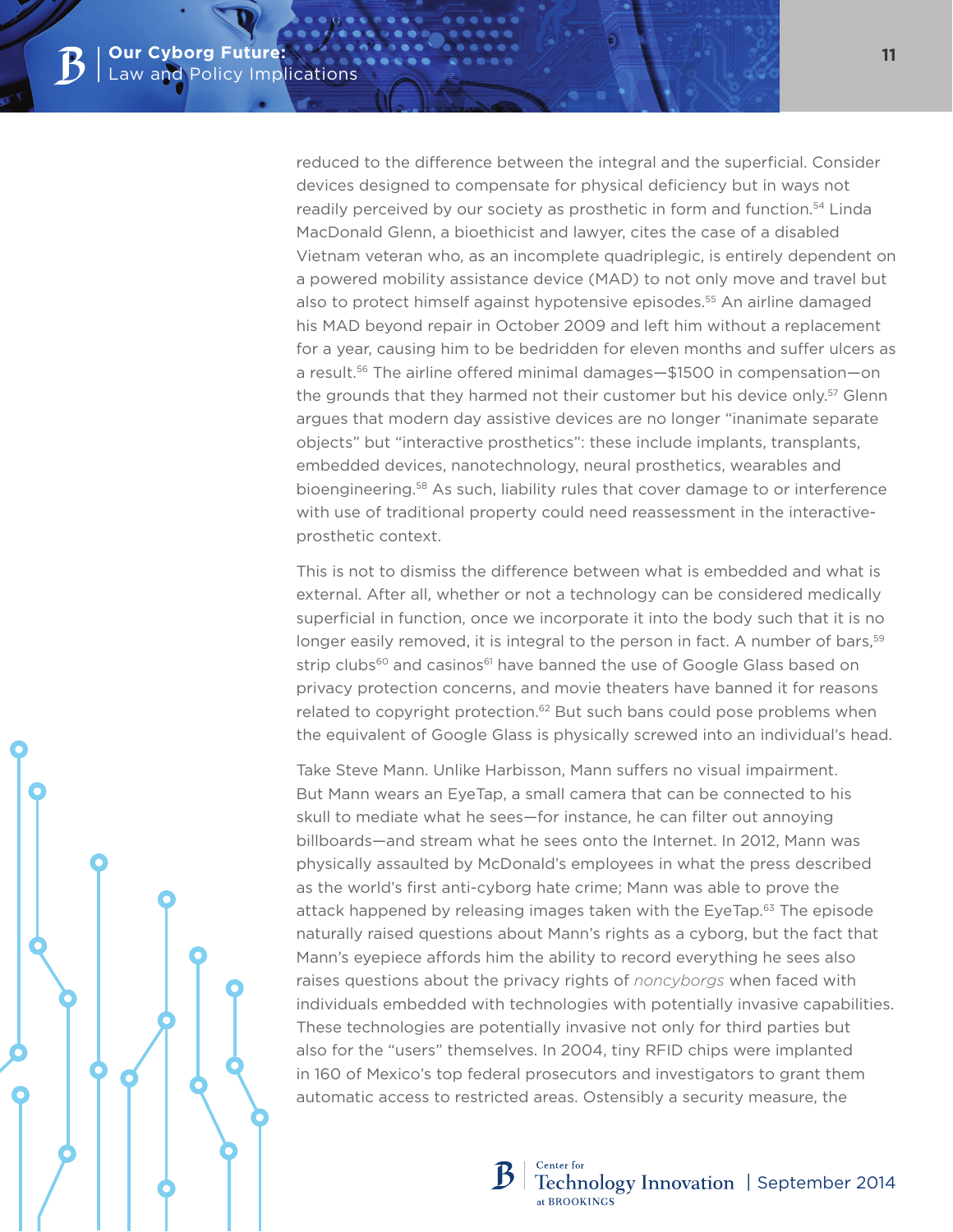chips ensured certainty as to who accessed sensitive data and when,<sup>64</sup> but also raise questions about when an individual may be compelled to undergo modification—perhaps as a condition of sensitive employment, or perhaps for other, murkier reasons.

A 2009 U.S. National Science Foundation report on the "Ethics of Human Enhancement" suggests moral significance in the distinction between a tool incorporated as part of our bodies and a tool used externally to the body, although—for example—a neural implant that gives an individual access to the Internet may not seem different in kind to a laptop.<sup>65</sup> Specifically, the report argues that "assimilating tools into our persons creates an intimate or enhanced connection with our tools that evolves our notion of personal identity." The report does, however, note that the "always-on or 24/7 access characteristic" might work against attempts to distinguish a neural chip from a Google Glass-like wearable computer.<sup>66</sup>

The "always-on" aspect of certain intimate technologies, embedded or not, gives people a certain pause when considering the ownership rights, data rights and security needs of cyborgs. Southwestern Law Professor Gowri Ramachandran has emphasized the potential need to specially regulate technologies that aid bodily function and mobility:

[I]t is completely unremarkable for property rights to exist in electronic gadgets. But we might be concerned if owners of patents on products such as pacemakers and robotic arms were permitted to enforce "end user license agreements" ("EULAs") against patients. These EULAs could in effect restrict what patients can do with products that have become merged with their own bodies. And we should rightly, I argue, be similarly concerned with the effects of property rights in wheelchairs, cochlear implants, tools used in labor, and other such devices on the bodies of those who need or desire to use them.67

As it turns out, the state of the law with respect to pacemakers and other implanted medical devices provides a particularly vivid illustration of a cyborg gap. Most pacemakers and defibrillators are outfitted with wireless capabilities that communicate with home transmitters that then send the data to the patient's physician.68 Experts have demonstrated the existence of enormous vulnerabilities in these software-controlled, Internet-connected medical devices, but the government has failed to adopt or enforce regulations to protect patients against hacking attempts.69 To date there have been no reports of such hacking—but then again, it would be extremely difficult to detect this type of foul play.<sup>70</sup> The threat is sufficiently viable that former Vice President Dick Cheney's doctor ordered the disabling of his heart

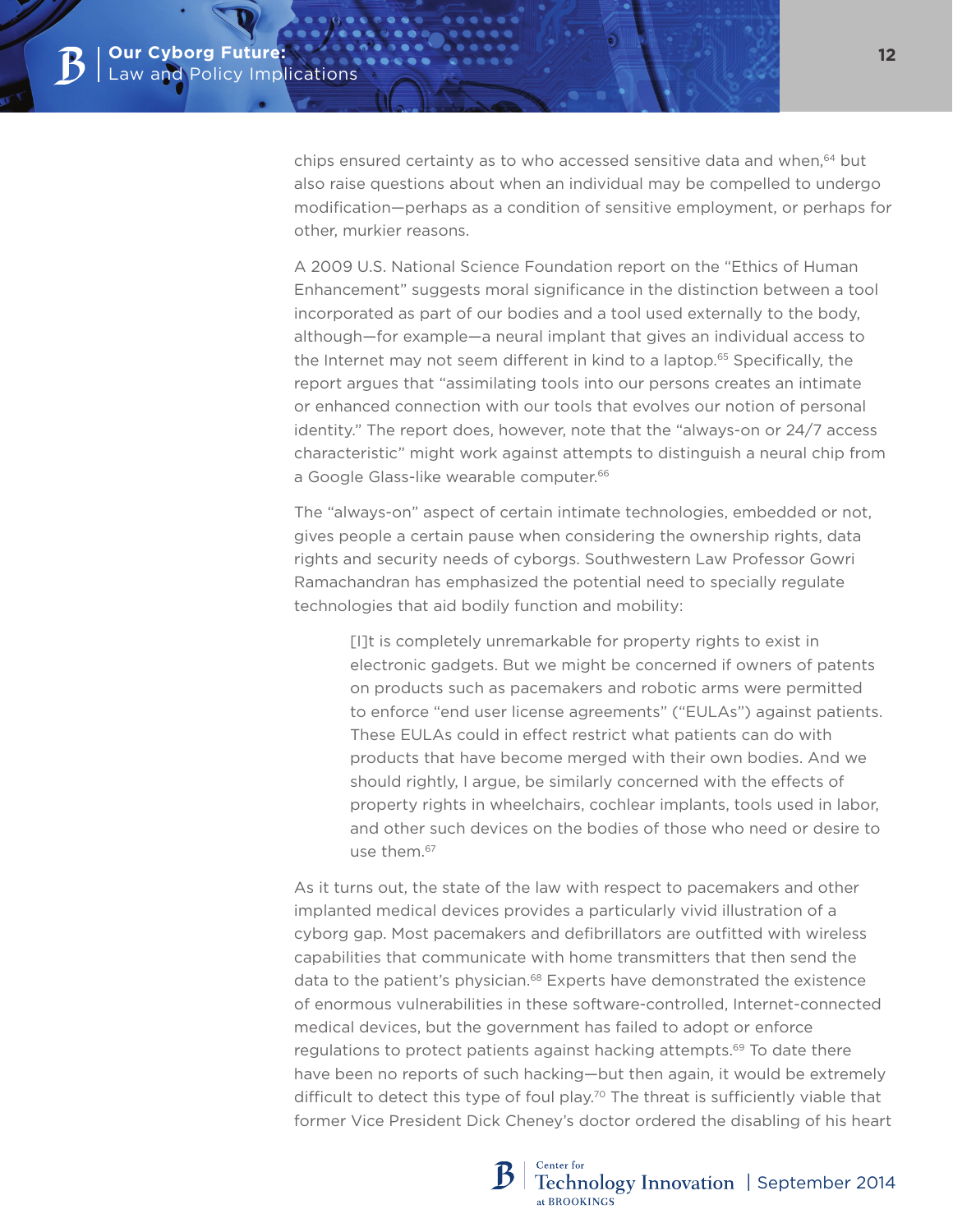implant's wireless capability, apparently to prevent a hacking attempt, while Cheney was in office.71

And then there's the more mundane question of the rights that should be afforded to people who engage in cyborgism that is seemingly simply recreational in nature. The explosive popularity of "wearable" technology points to the coming seamless integration of bodily and technological functions and suggests not a trend but an emerging way of life. In December 2013, Google introduced a new update to Google Glass—a feature that allows users to take a photo by simply winking.<sup>72</sup> And this is only the beginning: one day a computer that interfaces with human perception may be able to overlay these insights on our own, imperceptibly enhancing our powers of analysis.<sup>73</sup> This stuff will be great fun for lots of people who do not in any strict sense need it. It will also be inexpensive and readily available. And its use will be highly annoying—and intrusive—to other people, at least some of the time. The result will be disputes that the law will need to mediate.

Commentators who favor an expansive interpretation of who qualifies as a cyborg reject the idea that the physical body need undergo modification, in favor of focusing on the ways in which technology changes the brain. This approach introduces a third dimension to the otherwise contrived binaries between restorative and enhancing technologies and between embedded and external ones. For example, the invention of the printing press has been distinguished from the development of other tools in that it is "an invention that boosts our cognitive abilities by allowing us to off-load and communicate ideas out into the environment."74 Of course, the smartphone takes offloading to a new level. As Wu suggests, off-loading is a major feature of our relationship with and growing reliance upon modern tools that significantly enhance our abilities as cyborgs but reduce our capabilities as man qua man. Recently he wrote:

With our machines, we are augmented humans and prosthetic gods, though we're remarkably blasé about the fact, like anything we're used to. Take away our tools, the argument goes, and we're likely stupider than our friend from the early twentieth century, who has a longer attention span, may read and write Latin, and does arithmetic faster. 75

How exactly we will mediate between the rights of cyborgs and the rights of anti-cyborgs remains to be seen—but we are already seeing some basic principles emerge. For example, the proposition that individuals should have special rights with respect to the use of therapeutic or restorative technologies appears to be so accepted that it has prompted a kind of intuitive carve-out for those who otherwise oppose wearable and similar

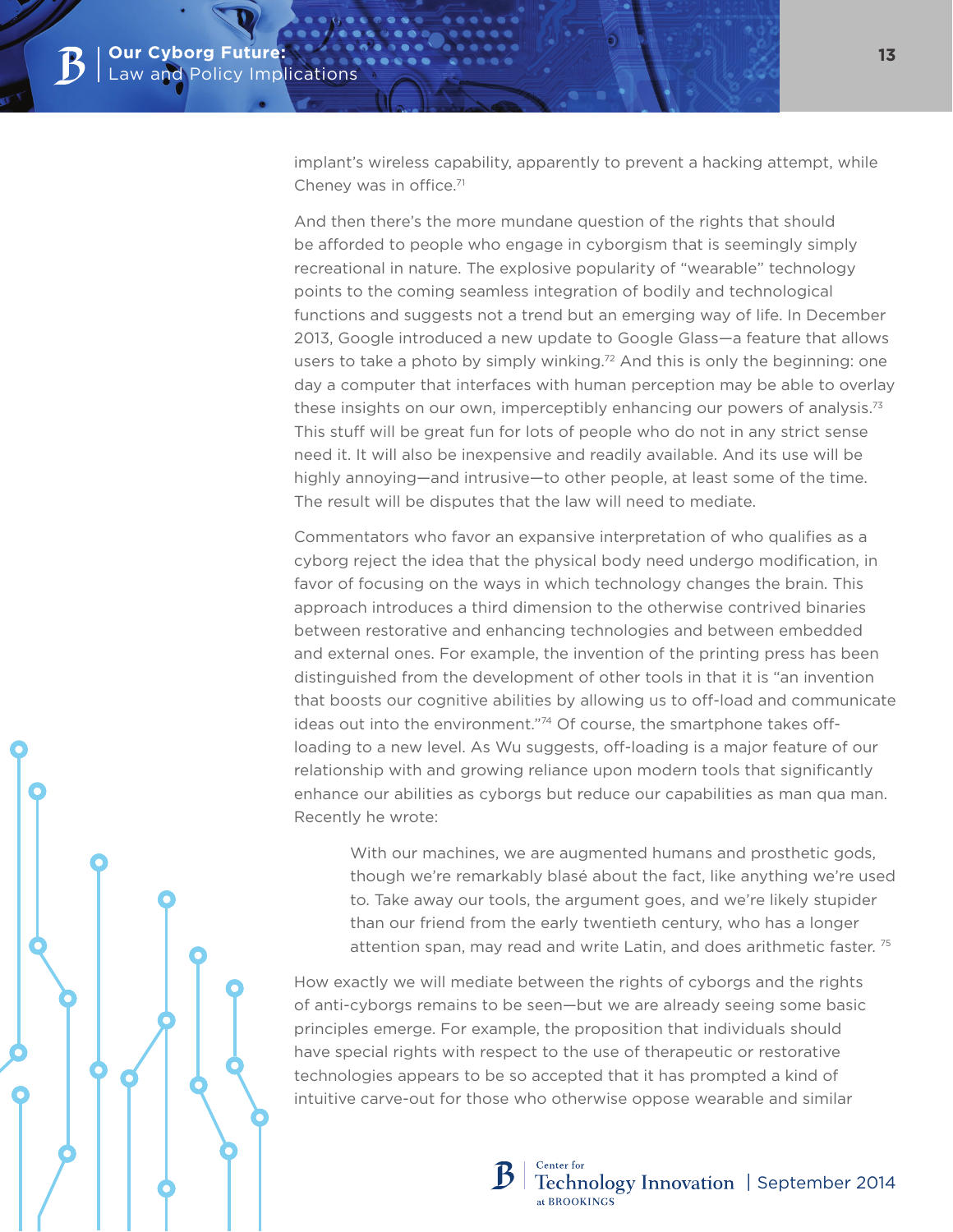technologies. Such is the case with *Stop the Cyborgs*, an organization that emerged directly in response to the public adoption of "wearable" technologies such as Google Glass. On its website, the group promotes "Google Glass ban signs" for owners of restaurants, bars and cafes to download and encourages the creation of "surveillance-free" zones.76 Yet the site also expressly requests that those who choose to ban Google Glass and "similar devices" from their property to also respect the rights of those who rely on assistive devices.77

# **Principles for Juvenile Cyborgs: Surveillance and Beyond**

We can expect our increasing cyborgization to have the most significant immediate effects on the law in the surveillance arena. And here cyborgism is a two-edged sword. For the cyborg both enables surveillance and is unusually subject to it.

We are, at this stage, at most juvenile cyborgs—more likely still infant cyborgs. We do not yet have a detailed sense of the scope, speed, or depth of our ongoing integration with machines. Will it remain, as it mostly is now, a sort of consumer dependence on objects and devices that make themselves useful, and eventually essential? Or will it evolve into something deeper—a physically more intimate connection between human and machine, and a dependence among more people for functions that we regard, or come to regard, as core human activity?

The cliché goes that an order-of-magnitude quantitative change is a qualitative change. Put differently, it is not merely that technology gets faster or more sophisticated; when the original speed or complication is raised to the power of ten, the change is one in kind, rather than simply in degree.

Today we may be baby cyborgs, our reliance on certain technologies increasing quantifiably, but at some point we will be looking at a qualitative change—a point at which we are truly no longer using those technologies but have sufficiently fused with them so as to reduce the government's claims of tracking "them" and not "us" to an untenable legal fiction. Contrary to the layman's assumption, that need not be the point at which we surgically implant chips into our wrists or introduce nanobots into our bloodstreams; it could be a simple question of the extent of our reliance or frequency and pervasiveness of our use.

Until we know how far down the cyborg spectrum how many of us are

*"The cyborg both enables surveillance and is unusually subject to it."*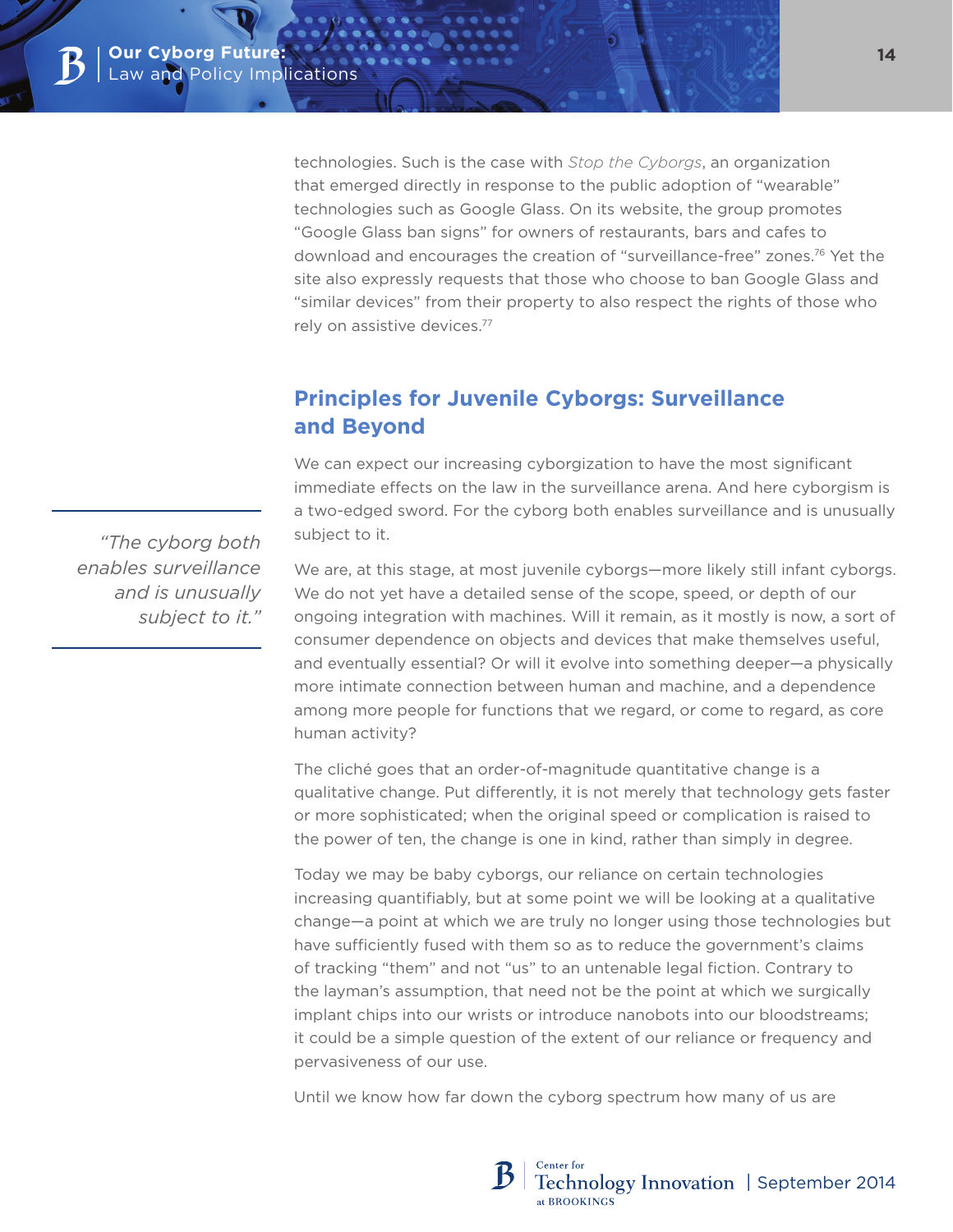going to travel, it is folly to imagine that we can fashion definitive policy for surveillance—or anything else—in a world of cyborgs. It is more plausible, however, to imagine that we might discern certain principles and considerations that should inform policy as we mature into adolescent cyborgs and ultimately into adult cyborgs. Indeed, such an examination is vital if we are to make deliberate choices about whether and to what extent the protections and liberties we enjoy as humans are properly afforded to—or forfeited by—cyborgs.

## **1. Data Generation**

The first consideration that must factor into our discussions is that cyborgs inherently generate data. Human activity by default does not—at least, not beyond footprints and fingerprints and DNA traces. We can think and move without leaving meaningful traces; we can speak without recording. Digital activity, by contrast, creates transactional records. A cyborg's activity is thus presumptively recorded and that data may be stored or transmitted. To record or to transmit data is also to enable collection or interception of that data. Unless one specifically engineers the cyborg to resist such collection or interception, it will by default facilitate surveillance. And even if one does engineer the cyborg to resist surveillance, the data still gets created. In other words, a world of cyborgs is a world awash in data about individuals, data of enormous sensitivity and, the further cyborgization progresses, everincreasing granularity.

Thus the most immediate impact of cyborgization on the law of surveillance will likely be to put additional pressure on the so-called third-party doctrine, which underlies a great deal of government collection of transactional data and business records. Under the third-party doctrine, an individual does not have a reasonable expectation of privacy with respect to information he voluntarily discloses to a third party, like a bank or a telecommunications carrier, and the Fourth Amendment therefore does not regulate the acquisition of such transactional data from those third parties by government investigators. The Supreme Court declined to extend constitutional protections to bank records in *United States v. Miller*78 based on the theory that "the Fourth Amendment does not prohibit the obtaining of information revealed to a third party and conveyed by [the third party] to Government authorities, even if the information is revealed on the assumption that it will be used only for a limited purpose and the confidence placed in the third party will not be betrayed."79 The third-party doctrine underlies a huge array of collection, everything from the basic building blocks of routine criminal

*"A world of cyborgs is a world awash in data."*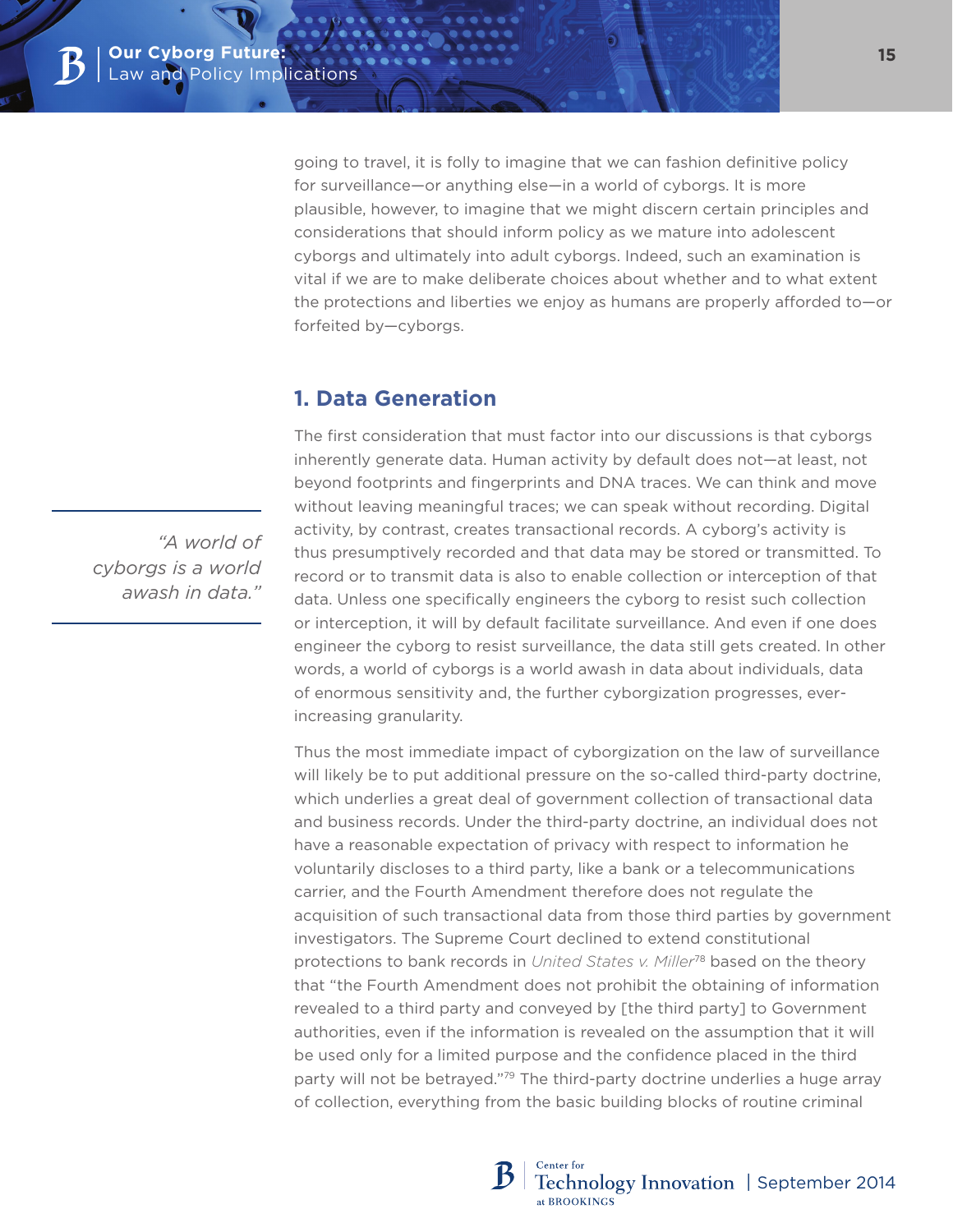investigations to the NSA's bulk telephony metadata program.

The third-party doctrine has long been controversial, even among humans. It has attracted particular criticism as backward in an era in which third-party service providers hold increasing amounts of what was previously considered personal information. Commentators have urged everything from overruling the doctrine entirely<sup>80</sup> to adapting the doctrine to extend constitutional protections to Internet searches.<sup>81</sup>

But the doctrine seems particularly ill-suited to cyborgs. A world of humans can, after all, indulge the fiction that we each have a meaningful choice about whether to engage the modern banking system or the telephone infrastructure. It can adopt the position—however unrealistic in practice that we have the option of not using telephones if we prefer not to give our metadata to telephone companies, and that we can pay cash for everything if we do not like the idea of the FBI getting our credit card records without a warrant. But the cyborg does not meaningfully have choice. Digital machines produce data as an inherent feature of their existence. The more we come to see the machine as an extension of the person—first by the pervasiveness of its use, then by its physical integration with its user, and ultimately through cybernetic integration with the user—the less plausible will seem the notion that these are simply tools which we choose to use and whose data we thus voluntarily turn over to service providers. The more like cyborgs we become, the more that data will seem like the inevitable byproduct of our lives, and thus entitled to heightened legal protection.

For an example, let's return to the pacemaker. The pacemaker does not just control a patient's heartbeat. It also monitors it, along with blood temperature, breathing, and heart electrical activity. In some very technical sense, we might consider this extracted data to be information voluntarily given to a third party. One does not *have* to get a pacemaker, after all. Nor does one have to get it monitored. These are choices, albeit choices with unusually high stakes. Yet even to formulate the issue thus brings a smile to one's lips. And it's hard to believe that *Smith v. Maryland*82 or *Miller* would have come out the same way had the data in question been produced by a device necessary to keep someone alive, had it quite literally bore on the person's most vital bodily functions, and had it been physically embedded within the person's chest.

It is not merely that pacemaker users lack control over who accesses their data. Current laws impose no affirmative duty on manufacturers to allow pacemaker users access to their own data. The top five manufacturers do

*"The third-party doctrine has long been controversial, even among humans."*

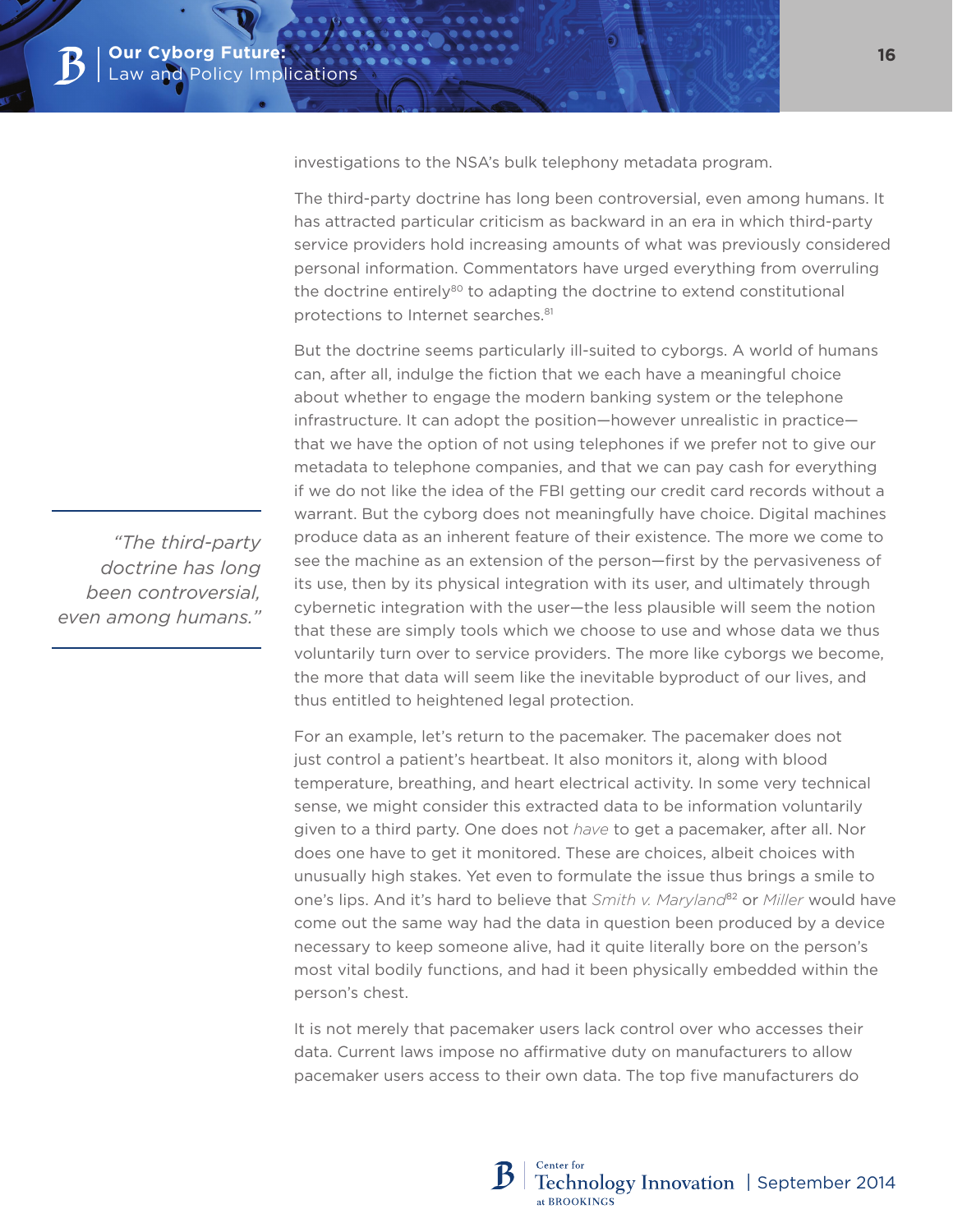not allow patients to access the data produced by their pacemakers at all.<sup>83</sup> This state of affairs has prompted one activist, Hugo Campo, to fight for the right to access the data collected by his own defibrillator, for years without success.<sup>84</sup> This perverse state of affairs is an outgrowth of our failure to conceive of the relationship between the patient and pacemaker as one of integration, rather than mere use. The same logic would see pacemaker data as covered by the third-party doctrine.

The cyborg, in other words, is uniquely vulnerable to surveillance. The explosion in wearable technology underscores the dated nature of current laws in addressing the privacy concerns of the technology user—specifically, about the secondary uses of inherently intimate consumer data.<sup>85</sup> The type of information collected by wearables ranges from an individual's physiological responses to environmental factors to data more commonly associated with computer use—geolocation and personal interests. To a lesser extent, this is true too of smartphones, which all contain and collect in real time data that humans did not use to carry with them in traceable forms. All of this is collectable—the issue that bothered the justices in *Riley*.

# **2. Data Collection**

While cyborgs generate the kind of comprehensive data that subjects them to surveillance, cyborgs also collect data, making them a powerful instrument of surveillance.

Cyborg data collection can be benign; much of it consists these days of people posting a lot of selfies and pictures of their kids on Facebook, for example, or people recording their own experiences. But the result is also a world in which one has to interact with others on the assumption that they are, or that they may be, recording aspects of the engagement. This is what animates those—like the people who run the *Stop the Cyborgs* website—who fear the ubiquitous presence of small, low-visibility surveillance devices. Cyborgization innately transforms people into agents capable of collection and retention and processing of large volumes of information.

The cyborg is, indeed, an instrument of highly distributed surveillance. Mann's wearable computer is an outgrowth of a political stance: he has long advocated using technology to "invert the panopticon" and turn the tables on surveillance authorities. A play on the term "surveillance," which translates from the French as watching from above, "sousveillance" reflects the idea of a populace watching the state from below.<sup>86</sup> And wearable technologies with recording functions could indeed secure individuals in a number of ways,

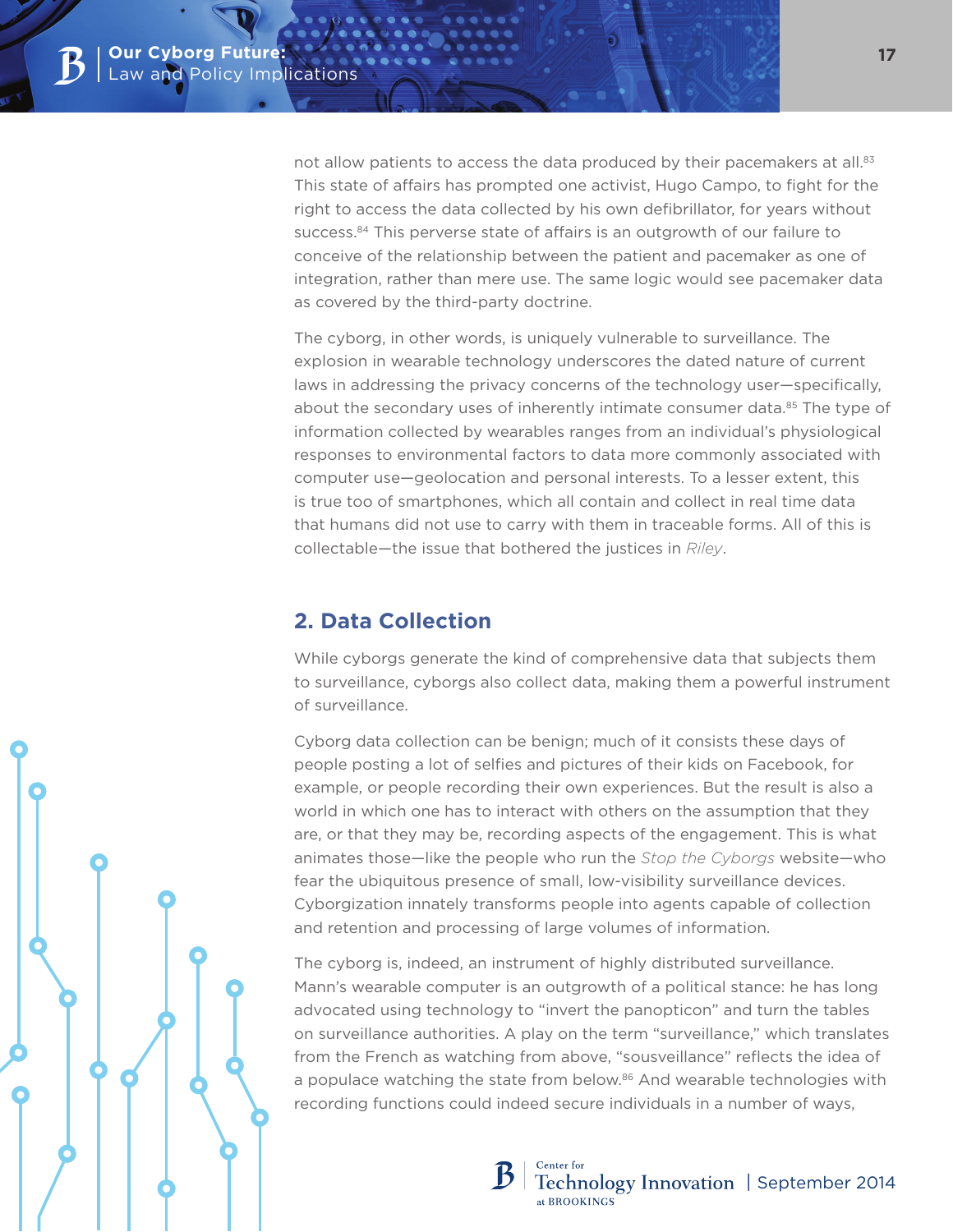notably by deterring and documenting crime.

Sousveillance may secure the cyborg but it also imposes costs on cyborgs and noncyborgs alike. "Google Glass is possibly the most significant technological threat to 'privacy in public' I've seen," Woodrow Hartzog, an affiliate scholar at the Center for Internet and Society at Stanford Law School, told *Ars Technica* last year. "In order to protect our privacy, we will need more than just effective laws and countermeasures. We will need to change our societal notions of what 'privacy' is."<sup>87</sup> But efforts to combat the perceived privacy threat posed by certain technologies raise their own set of ethical and legal issues. For instance, technologies have been developed to detect and blind cameras, as well as neutralize vision aids and other assistive technologies.88 The cyborg thus raises the problem of how society—and its law—will respond to large numbers of people recording their routine interactions with others.

In short, the further down the cyborg spectrum we go, the more we are both agents of and subject to surveillance.

## **3. Constructive Integration**

When dealing with a world of cyborgs, to conduct surveillance against a machine is to conduct surveillance against a person. There will often be no distinction between the two. This does not necessarily mean one should be more reticent about the surveillance of machines; we may well decide as a society to lighten up about the surveillance of people. The point is that we should not kid ourselves about what we are doing when we collect on the non-biological side of the cyborg. When we learn the GPS coordinates of a phone, there is a person attached to that phone. When we check how our Fitbit data compares to that of our friends, we are not comparing our wristbands to other wristbands but our physical performance to that of other people. When we examine a computer's search history, we are looking at the trajectory of a person's thought.

Imagine for a moment the logical technological terminus of the cellphone revolution. Instead of carrying a device, dialing it, and speaking into it, the individual would simply have the ability to talk—as though her interlocutor were present—with any individual in the world. She would merely identify mentally to whom she was talking, and the telecommunications chip in her head would connect with the telecommunications chip in the recipient's head. She would not even be conscious of using technology. What would separate this system from magic is that there would be actual telecommunications

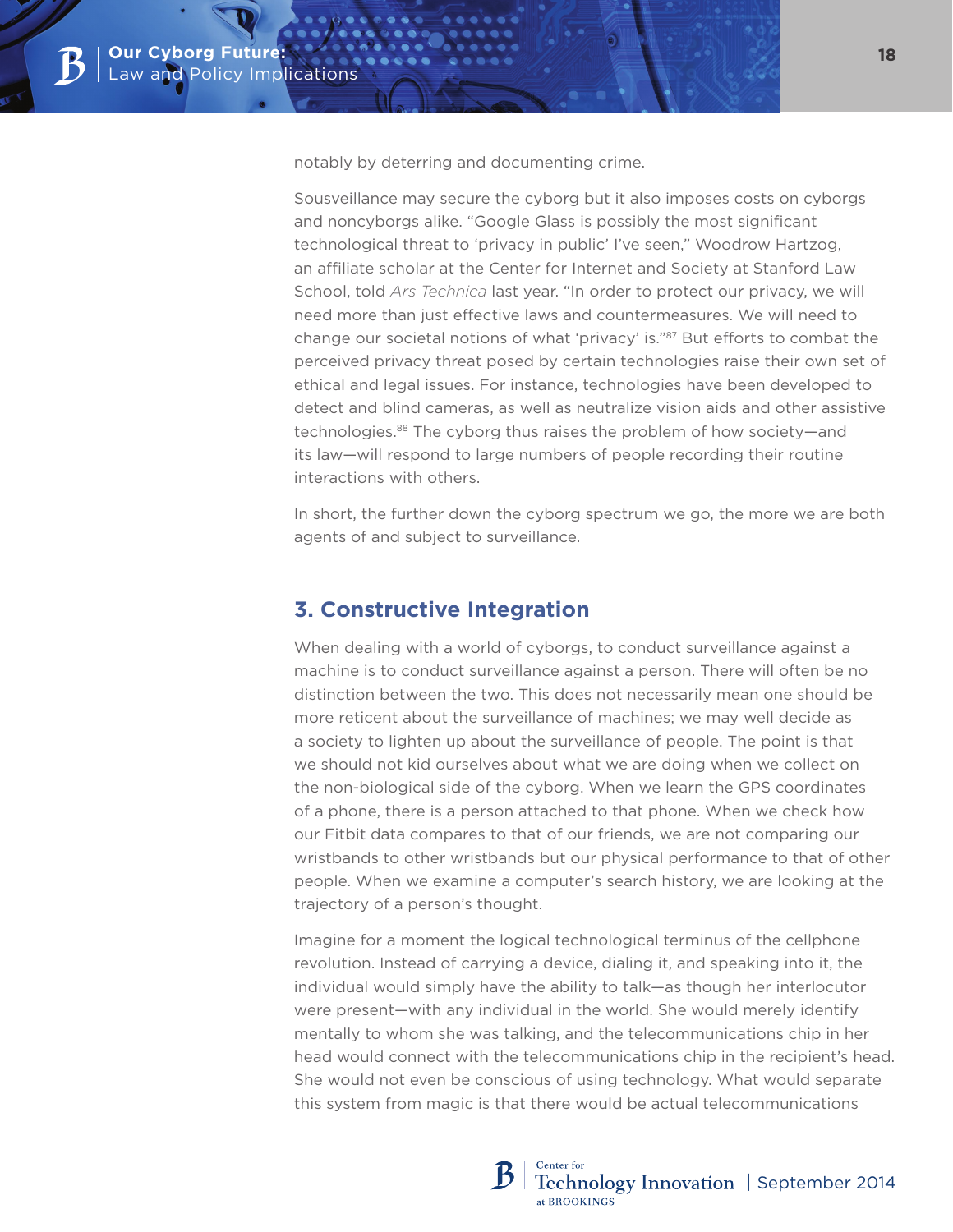going on. Two communications devices, each interfacing with a human brain, would connect before sending and receiving signals. That means that they would produce metadata about which systems they had connected to, and the signals they sent would be subject to interception. That, in turn, would mean that a list of everyone you had talked to was readily available, at least in some technological sense. We submit, however, that if this were our technical reality, the notion that users voluntarily chose to communicate using a device they knew entrusted metadata to a phone company and that they had no reasonable expectation of privacy in those data would be as silly as is the idea that you have no expectation of privacy in the data produced by your heart.

In other words, the more essential the role our machines play in our lives, the more integral the data they produce are to our human existences, and the more inextricably intertwined the devices become with us—socially, physically, and biologically—the less plausible will seem the notion that the data they produce is material we voluntarily turn over to a third party like some file cabinet we give to a friend. A society of cyborgs—or a society that understands itself as on the cyborg spectrum—will have a whole different cultural engagement with the idea of electronic surveillance than will a society that understands itself as composed of humans using tools.

This shift may explain, at a subconscious level anyway, may explain some of the fury over the past year about NSA disclosures. People around the world infuriated by what they have learned about American intelligence collection practices are certainly not consciously thinking of themselves as cyborgs. But the point is that we no longer experience surveillance of the phone networks simply as surveillance of machines either. There was a time, not that long ago, when NSA coverage of large volumes of overseas calls—including those with one end in the U.S.—did not bother people all that much. It was no secret that NSA captured a huge amount of such material and that it incidentally captured U.S. person communications along the way, weeding out these communications using minimization procedures. But we did not make that many international calls and we did not Skype with people overseas very often. We did not send emails all over the world many times a day. We were not constantly engaging the network as though it were part of ourselves. Today, as juvenile cyborgs, we experience surveillance of that architecture very directly as surveillance of us. We can no longer disassociate ourselves from those machines. Our engagement with them is pervasive enough that systematic collection of data from those networks—even if accompanied by appropriate procedures and limiting rules—inevitably appears as collection on our innermost thoughts and private lives, closer and more oppressive than it

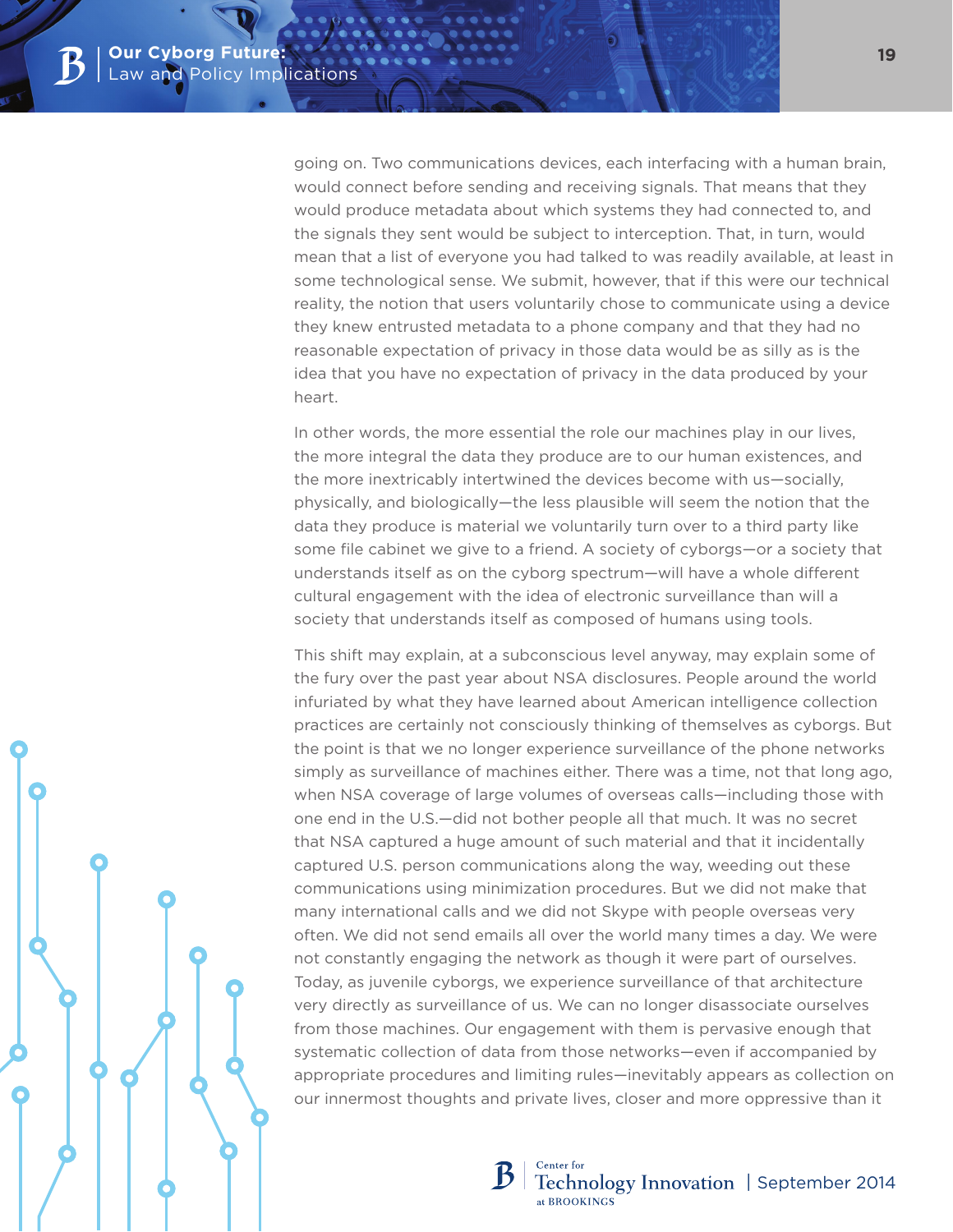did when the network and we were further apart.

As cyborgization progresses, we will therefore be faced with constant choices about whether to invest the machines with which we are integrating with some measure of the rights of humans or whether to divest humans of some rights they expected before they developed machine parts. The construction we have traditionally given this problem, that of the rights of human in the use of machines, will break down as the line between human activity and machine activity continues to blur. The person who carries a smartphone we might still construe as using a machine. And perhaps we might even think that of the person who wears an electronic insulin pump. But an eyeborg or a pacemaker?

After losing her left arm in a motorcycle accident, Claudia Mitchell became the first person to receive a bionic arm. The device detects the movements of a chest muscle rewired to the stumps of nerve once connected to her former limb.89 Would we really say she is using a machine? Or would we say she has machine parts? And if the latter, do we think about those machine parts as sharing in Mitchell's rights as a human or do we think about her rights as a human as limited by our surveillance capabilities with respect to those machine parts?

The answers to these questions will not always be the same. We will not feel the same way about the privacy of what you see with your bionic eye—and your right not to incriminate yourself with the images it collects—as we will feel about your right to shield physiological data you collect on yourself recreationally or to incentivize your own fitness. To the extent you opt to film everything you see with Google Glass, you may be out of luck. Our choices will hinge on the depth of integration of human and technology, the function the technology is playing in our lives and the seriousness we attach to that function, and probably the perceived but ineffable inherency of that function to the irreducibly human.

1. 573 U. S. \_\_\_\_ (2014). Justice Alito wrote a separate opinion concurring in part and concurring in the judgment.

2. Timothy Wu, Professor of Law, Colum. L. School, Brookings Inst. Judicial Issues Forum: Constitution 3.0: Freedom, Technological Change and the Law (Dec. 13, 2011), http://www.brookings.edu/~/media/events/2011/12/13%20constitution%20technology/20111213\_constitution\_technology.pdf.

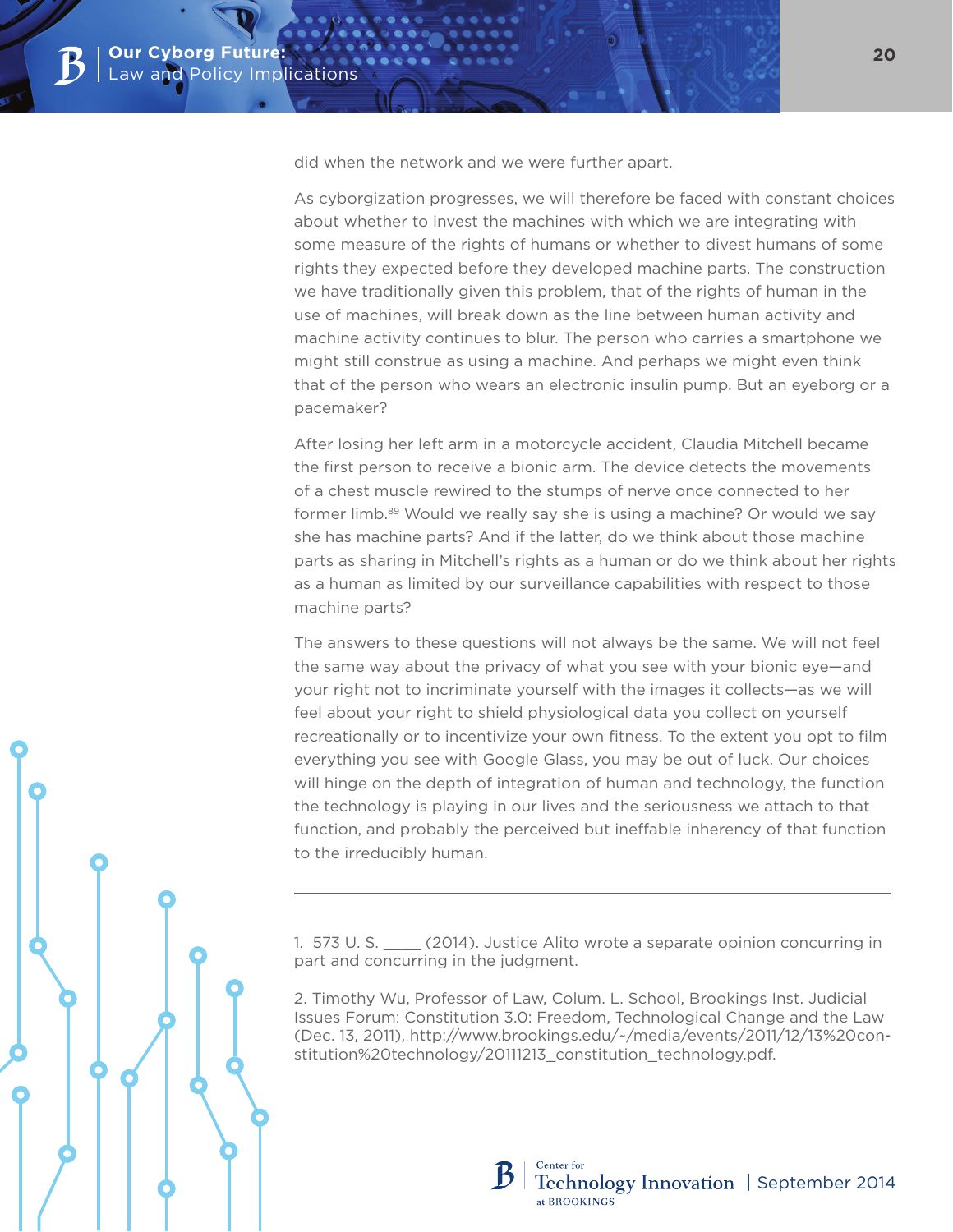3. Some of the most contentious political issues of the day might be described as a struggle over the abrogation of individuals' ability to exercise that dominion—for example, as with laws concerning abortion or euthanasia.

4. We have already seen fit to take the leap of wondering when machines might be elevated to the status of humans—that is, whether machines one day endowed with artificial intelligence should be granted the rights and recognition that accompany personhood. *See, e.g.*, Alex Knapp, *Should Artificial Intelligences Be Granted Civil Rights?*, Forbes (Apr. 4, 2011, 1:42 AM), [http://](http://www.forbes.com/sites/alexknapp/2011/04/04/should-artificial-intelligences-be-granted-civil-rights) [www.forbes.com/sites/alexknapp/2011/04/04/should-artificial-intelligenc](http://www.forbes.com/sites/alexknapp/2011/04/04/should-artificial-intelligences-be-granted-civil-rights)[es-be-granted-civil-rights.](http://www.forbes.com/sites/alexknapp/2011/04/04/should-artificial-intelligences-be-granted-civil-rights) Yet relatively little has been said about the status of humans mediated by machines.

5. We use "machine" as shorthand but recognize that the "machine" components of a man-machine hybrid need not comprise inorganic material. In fields like neurobotics and nanobiotechnology, scientists increasingly derive from biomolecular materials the blueprint and the physical building blocks for developing next-level computational power. *See* Chris Hables Gray, Cyborg Citizen: Politics in the Posthuman Age 183 (2002).

Vasi Van Deventer sums it up this way: "If first-order cybernetics modeled the person after the machine, second-order cybernetics explores the machine in terms of the characteristics of living systems." Vasi Van Deventer, *Cyborg Theory and Learning*, in Connected Minds, Emerging Cultures: Cybercultures in Online Learning 173 (Steve Wheeler, ed. 2009). One interesting corollary is that the organism need not be the beneficiary of the functions provided by the artificial components in question; the organism can itself be converted into a machinic means to an end. Researchers have already succeeded in inserting electrodes into rats and using their baroreflex systems to run complex biochemical calculations that digital computers cannot yet handle. Gray, *supra*, at 183.

6. Nick Kolakowski, *We're Already Cyborgs*, Slashdot, Jan. 14, 2014, slashdot. org/topic/cloud/were-already-cyborgs.

7. *See* note 88, *infra*.

8. *See* note 55, *infra*.

9. For example, the Rathenau Instituut in the Netherlands has dubbed the merge of humans and technology an "intimate technological revolution." *See generally* Virgil Rinie van Est, Ira van Rerimassie & Gaston Dorren Keulen, *Intimate Technology—The Battle for our Body and Behavior*, Rathenau Instituut (2014), *available at* http:// http://www.rathenau.nl/uploads/tx\_tferathenau/ Intimate\_Technology\_-\_the\_battle\_for\_our\_body\_and\_behaviourpdf\_01.pdf.

10. Costas Pitas, *Snowden Warns of Loss of Privacy in Christmas Message*, Reuters (Dec. 25, 2013, 6:42 PM), http://www.reuters.com/article/2013/12/25/ us-usa-snowden-privacy-idUSBRE9BO09020131225.

11. *Id.*

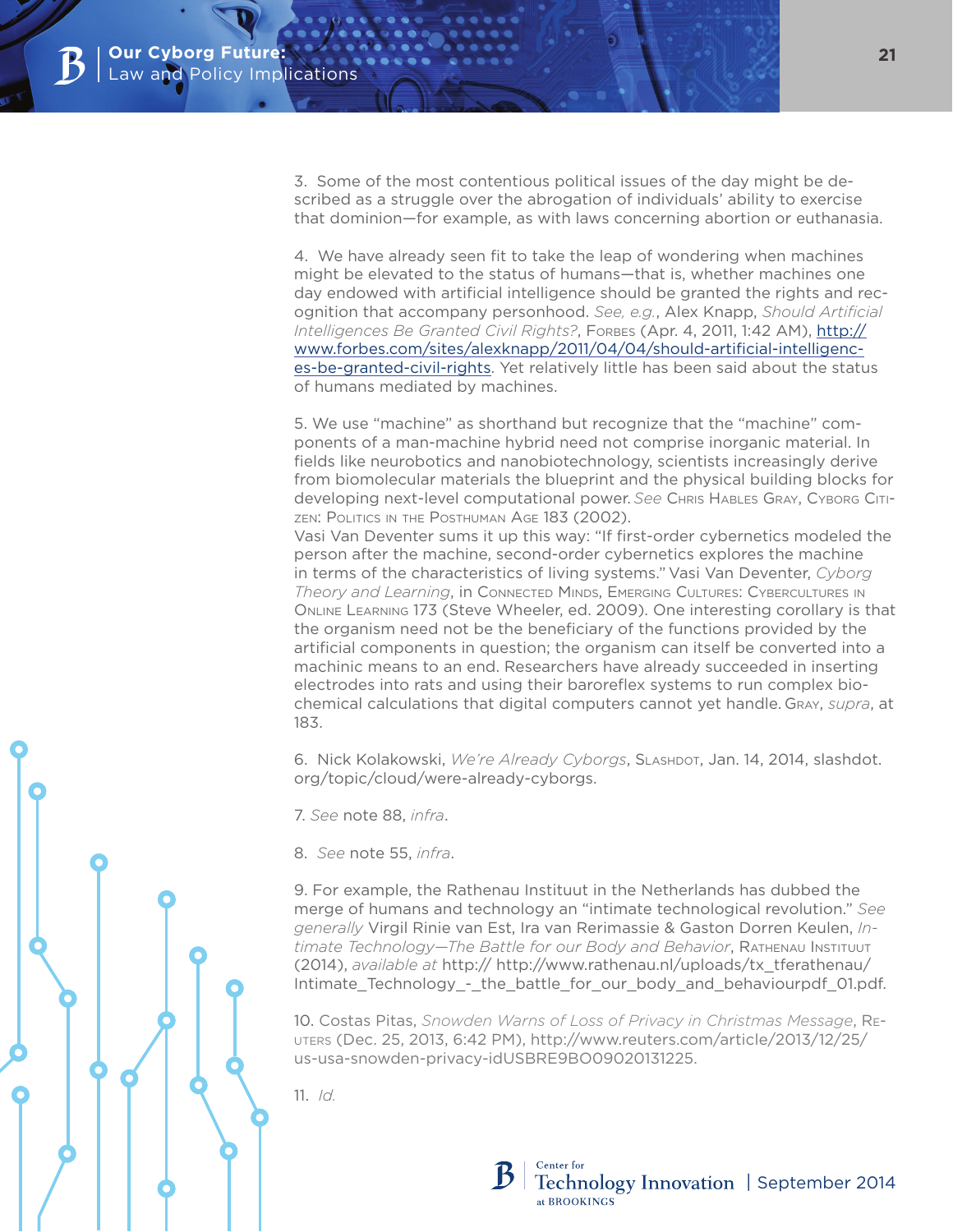12. *See* Gray, *supra* note 5, at 4 (tracing the idea of man-made sentient creatures to ancient Greek and Hindi folklore and sixteenth-century Japan, China and Europe); Hugh Herr, et al., *Cyborg Technology—Biomimetic Orthotic and Prosthetic Technology*, *available at* biomech.media.mit.edu/wp-content/uploads/sites/3/2013/07/Biologicall\_Inspired\_Intell.pdf (noting that the ancient Egyptians and early Romans used prostheses and simple walking aids.).

13. Manfred E. Clynes & Nathan S. Kline, *Cyborgs and Space*, Astronautics (Sept. 1960), *reprinted in* The Cyborg Handbook (Chris Hables Gray, ed. 1995), *available at* cyberneticzoo.com/wp-content/uploads/2012/01/cyborgs-Astronautics-sep1960.pdf.

14. *See* Rolf Pfeifer & Josh Bongard, How the Body Shapes the Way We Think: A New View of Intelligence 265 (2007); Chris Hables Gray, Steven Mentor, Heidi J. Figueroa-Sarriera, *Cyborgology: Constructing the Knowledge of Cybernetic Organisms*, in The Cyborg Handbook, *supra* note 13, at 6.

15. Stuart A. Umpleby, *Science of Cybernetics and the Cybernetics of Science*, Cybernetics and Systems 120 (2007), http://www.tandfonline.com/doi/ pdf/10.1080/01969729008902227; *see also* Manfred E. Clynes, *Cyborg II: Sentic Space Travel*, *in* The Cyborg Handbook, *supra* note 13, at 35.

16. Clynes's "cyborg" concept builds off the work of Norbert Weiner, one of the greatest mathematicians of the twentieth century. Weiner is credited with pioneering the concept of "cybernetics" (though he did not coin the term) and giving coherence to a literature that up until that point had not acknowledged "the essential unity of the set of problems centering about communication, control, and statistical mechanics, whether in the machine or in living tissue." *See* Norbert Weiner, Cybernetics: Or the Control and Communication in the Animal and the Machine 19 (1948). Though its applications have proven diverse and wide-ranging, the thesis of his magnum opus was specific: Weiner posited:

[S]ociety can only be understood through a study of the messages and the communication facilities which belong to it; and . . . in the future development of these messages and communication facilities, messages between man and machines, between machines and man, and between machine and machine, are destined to play an ever-increasing part."

*Id.* Weiner's idea that man and machine rely on "precisely parallel" principles for their physical function, Norbert Weiner, The Human Use of Human Beings: Cybernetics and Society 26 (1954), would prove foundational to Clynes and Kline's idea of fusing man and machine as part of an effort to "adapt[] man's body to any environment he may choose," Clynes & Kline, *supra* note 13.

17. Robert W. Driscoll, *The Cyborg Study: Engineering Man for Space* (1963), *in* The Cyborg Handbook, *supra* note 13, at 76, *available at* cyberneticzoo.com/ wp-content/uploads/2012/01/cyborg-nasa-driscoll-1963.pdf.

18. Clynes & Kline, *supra* note 13, at 27 ("For the exogenously extended organizational complex functioning as an integrated homeostatic system unconsciously, we propose the term 'Cyborg'. The Cyborg deliberately incorporates exogenous components extending the self-regulatory control function of the

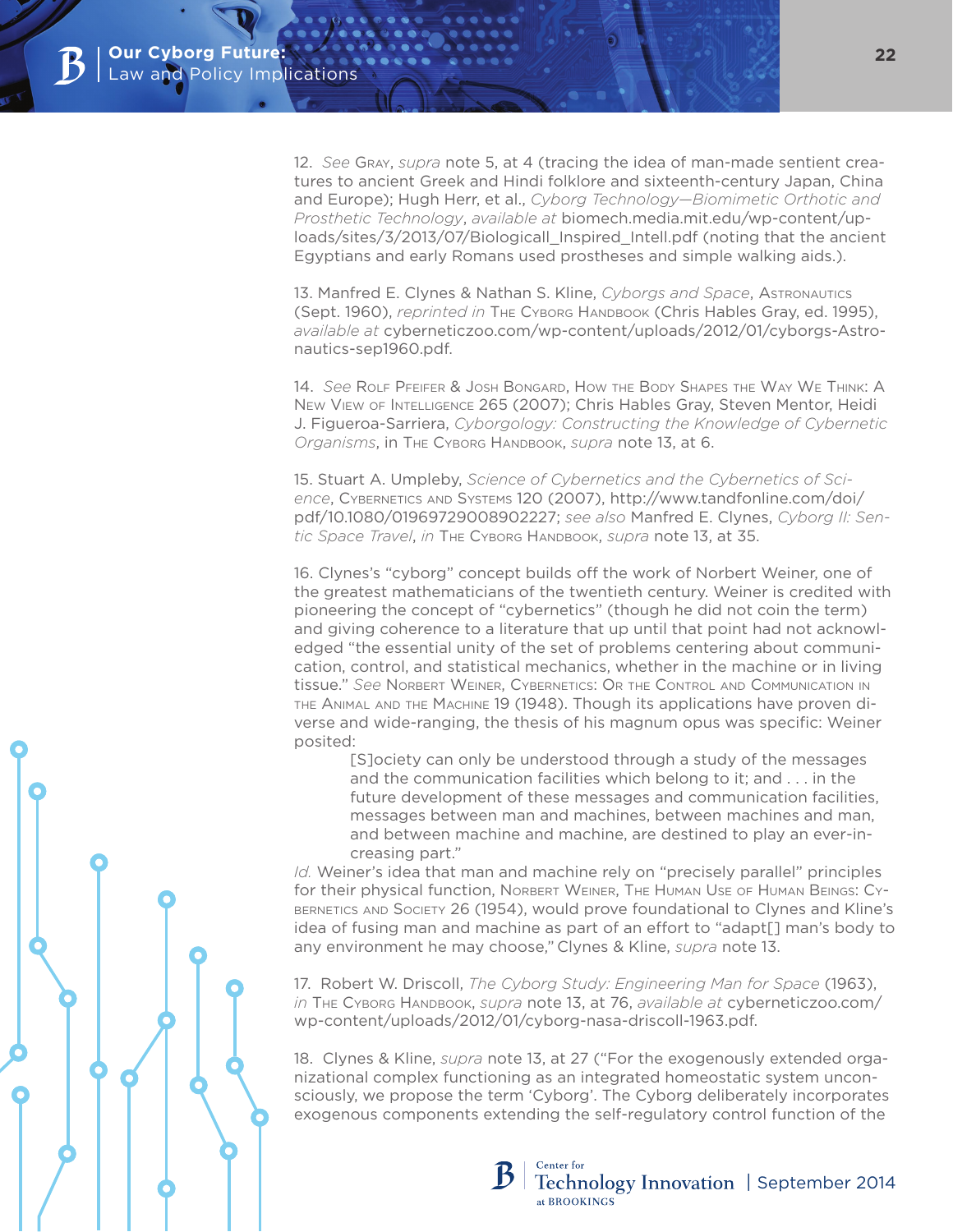organism in order to adapt it to new environments.")

19. See, e.g., David J. Hess, On Low-Tech Cyborgs, in The Cyborg Handbook, su*pra* note 13, at 371 ("The cyborg is a symbol of news on the cultural landscape; it is a metaphor of the possibilities engendered by the events of biotechnology and artificial intelligence.").

20. Gray, *supra* note 5, at 19-20.

21. *See id. See also* Vasi Van Deventer, *Cyborg Theory and Learning*, *in* Connected Minds, Emerging Cultures: Cybercultures in Online Learning 170 (Steve Wheeler, ed. 2009) ("The cyborg has become a symbol for adaptability, intelligent application of information, and elective physical augmentation, but . . . [i]n popular consciousness the cyborg remains a superhuman who can pass as an ordinary person in everyday life . . . .").

22. Donna Haraway, Simians, Cyborgs and Women: The Reinvention of Nature 150 (1991).

23. Andy Clark & David J. Chalmers, *The Extended Mind*, 58 Analysis 10 (1998), *available at* consc.net/papers/extended.html.

24. Andy Clark, Natural-Born Cyborgs: Minds, Technologies, and the Future of Human Intelligence 3 (2003).

25. Bruce Sterling, *Eight Theses on Cyborgism*, Wired (Feb. 4, 2011, 11:21 PM), http://www.wired.com/beyond\_the\_beyond/2011/02/eight-theses-on-cyborgism.

26. Clark, *supra* note 24, at 4.

27. *Id.* at 5. *See also Are We Becoming Cyborgs*, N.Y. Times, Nov. 30, 2012, [http://www.nytimes.com/2012/11/30/opinion/global/maria-popova-evge](http://www.nytimes.com/2012/11/30/opinion/global/maria-popova-evgeny-morozov-susan-greenfield-are-we-becoming-cyborgs.html)[ny-morozov-susan-greenfield-are-we-becoming-cyborgs.html](http://www.nytimes.com/2012/11/30/opinion/global/maria-popova-evgeny-morozov-susan-greenfield-are-we-becoming-cyborgs.html) ("You know, anyone who wears glasses, in one sense or another, is a cyborg. And anyone who relies on technology in daily life to extend their human capacity is a cyborg as well. So I don't think that there is anything to be feared from the very category of cyborg. We have always been cyborgs and always will be.")

28. Chris Hables Gray, Steven Mentor & Heidi J. Figueroa-Sarriera, *Cyborgology: Constructing the Knowledge of Cybernetic Organisms*, *in* The Cyborg Handbook, *supra* note 14, at 6.

29. Cyborg anthropology, a subspecialty launched at the Annual Meetings of the American Anthropological Association (AAA) in 1993, focuses on how humans and nonhuman objects interact and the resulting cultural changes. *What is Cyborg Anthropology?*, Cyborg Anthropology, http://cyborganthropology.com/What\_is\_Cyborg\_Anthropology%3F (last visited Jan. 26, 2014). *See generally* Gary Lee Downey, Joseph Dumit & Sarah Williams, *Cyborg Anthro*pology, in The Cyborg Handbook, *supra* note 7 (offering a brief overview of the purpose and dangers of cyborg anthropology).

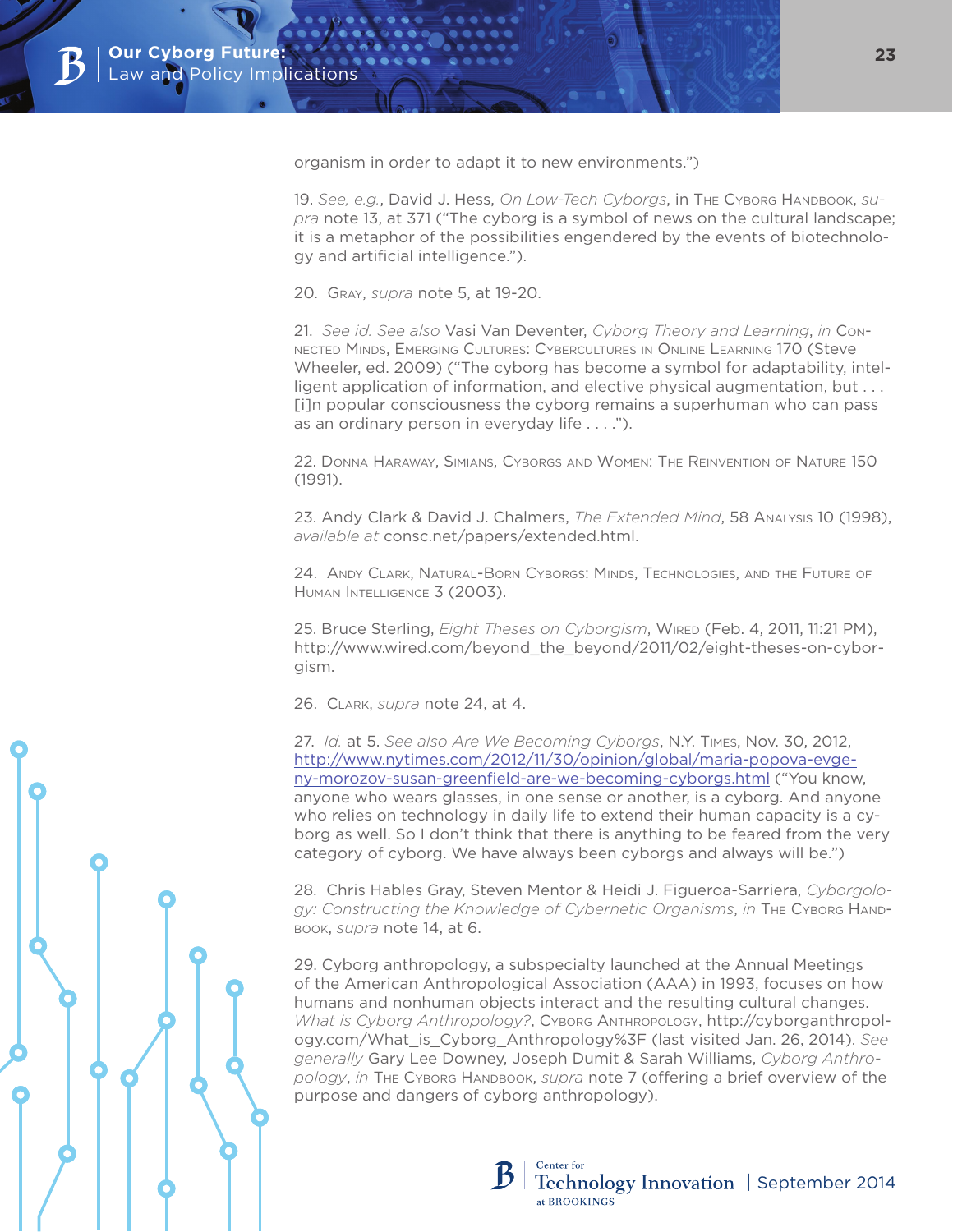30. Amber Case, *We Are All Cyborgs Now*, TED, Dec. 2010. http://www.ted. com/talks/amber\_case\_we\_are\_all\_cyborgs\_now.html.

31. Ray Kurzweil, The Singularity Is Near: When Humans Transcend Biology 9 (2005).

32. Tim Wu, *If a Time Traveller Saw a Smartphone*, New Yorker, Jan. 13, 2014, http://www.newyorker.com/online/blogs/elements/2014/01/if-a-time-traveller-saw-a-smartphone.html.

33. M. Mitchell Waldrop, The Dream Machine, J.C.R. Licklider and the Revolution that Made Computing Personal (2001).

34. J.C.R. Licklider, *Man-Computer Symbiosis* (1960), available at [http://](http://groups.csail.mit.edu/medg/people/psz/Licklider.html) [groups.csail.mit.edu/medg/people/psz/Licklider.html](http://groups.csail.mit.edu/medg/people/psz/Licklider.html).

35. *Id.*

36. Steve Mann & Hal Niedzviecki, Cyborg: Digital Destiny and Human Possibility in the Age of the Wearable Computer (2001).

37. Oxford English Dictionary (2014).

38. Questions of distribution of and access to sophisticated medical technology have long been part of the bioethics debate. As the 2009 National Science Foundation report observes, "We have heard much about the 'digital divide', but one day there may well be a 'nano divide': the gap between those who can access and benefit from nanotechnology and those without." *Ethics of Human Enhancement: 25 Questions & Answers*, U.S. National Science Foundation, Aug. 31, 2009, at 22, [http://ethics.calpoly.edu/NSF\\_report.pdf](http://ethics.calpoly.edu/NSF_report.pdf) [hereinafter NSF Report]..

39. Issues of access are closely linked to concerns about discrimination against those unable to afford or unwilling to undergo certain modifications. Antidiscrimination laws may be necessary to prevent cyborgs from being denied employment as a result of their modifications and unenhanced humans from being discriminated against for opposite reasons. Joseph Guyer, *Cyborgs in the Workplace: Why We Will Need New Labor Laws*, Future Culturalist, Apr. 12, 2013, [http://futureculturalist.wordpress.com/2013/04/12/](http://futureculturalist.wordpress.com/2013/04/12/cyborgs-in-the-workplace-why-we-will-need-new-labor-laws/) [cyborgs-in-the-workplace-why-we-will-need-new-labor-laws;](http://futureculturalist.wordpress.com/2013/04/12/cyborgs-in-the-workplace-why-we-will-need-new-labor-laws/) *see also* Andy Greenberg, *Cyborg Discrimination? Scientist Says McDonald's Staff Tried To Pull Off His Google-Glass-Like Eyepiece, Then Threw Him Out*, Fore es (July 17, 2012, 8:00 AM), http://www.forbes.com/sites/andygreenberg/2012/07/17/cyborg-discrimination-scientist-says-mcdonalds-staff-tried-to-pull-off-his-google-glass-like-eyepiece-then-threw-him-out.

40. *See* John Armitage, *Militarized Bodies: An Introduction*, 9 Body & Soc'y, no. 4, at 2 (2003), available at bod.sagepub.com/content/9/4/1.short ("[T] he social allure of the humanoid cyborg warrior, of new levels of militarized machinic incorporation and even of human-machine weapon systems, shows no sign of abating.").

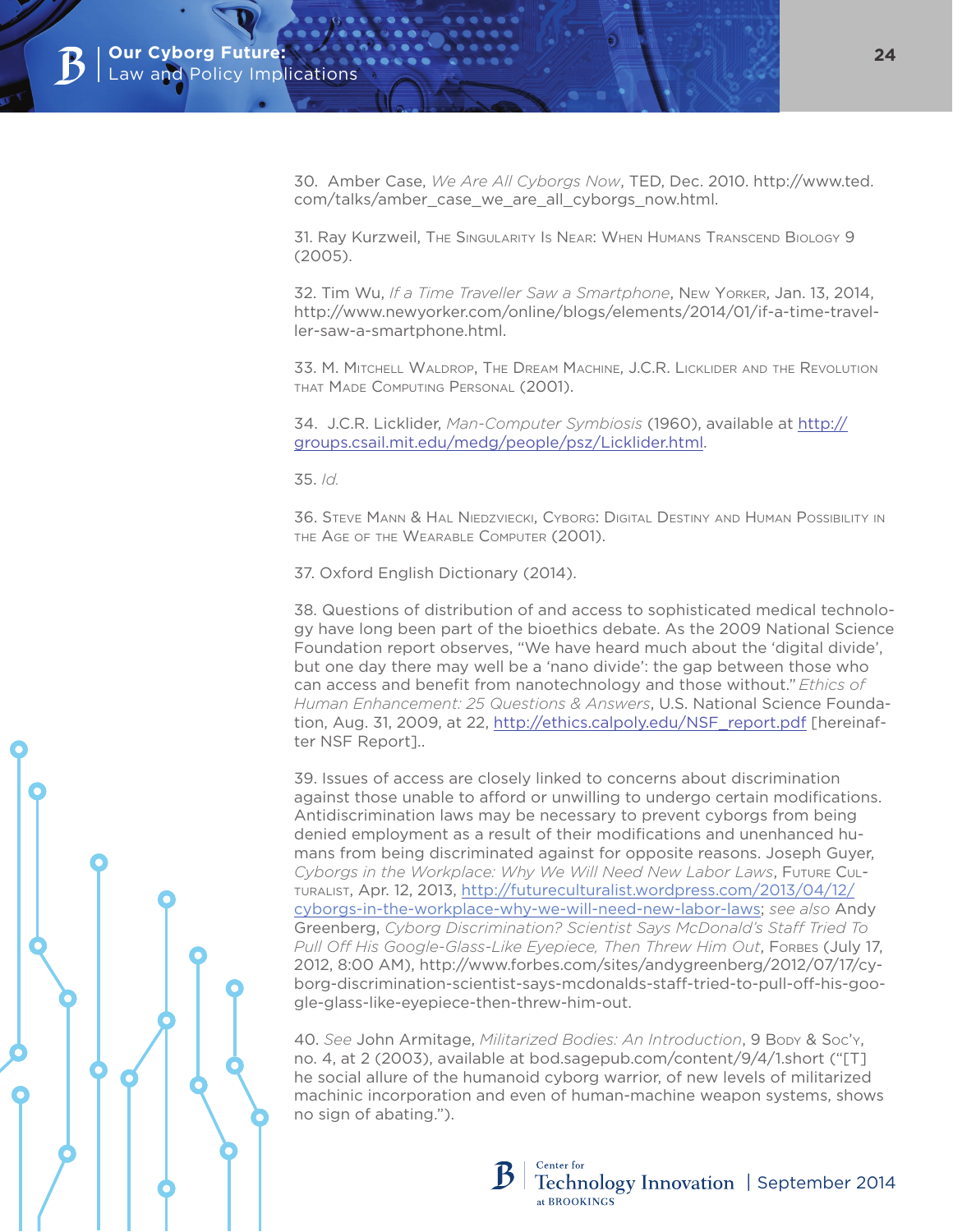41. *Anti-Google Glass Site Wants to Fight a Future Full of Cyborgs*, DVice (Mar. 18, 2013, 11:41 AM), http://www.dvice.com/2013-3-18/anti-google-glass-sitewants-fight-future-full-cyborgs.

42. *See* Gowri Ramachandran, *Against the Right to Bodily Integrity: Of Cyborgs and Human Rights*, 87 Denver U.L. Rev. 1, 2 (2009) (arguing against "one-to-one mapping between the physical borders of the organic, integrated human body and the legal borders of the rights derived from it").

43.*See* Gray, *supra* note 7, at 33 (describing the work of distinguished professor Jose M. R. Delgado, who has implanted electrodes in the brains of animals to control them).

44.*See, e.g.*, *Moore v. Regents of the University of California*, 793 P.2d 479 (Cal. 1990) (holding that a patient whose spleen cells were used to develop a commercially profitable cell line had no property rights in his organs).

45. *See* Gray*, supra* note 5*,* at 33*.*

46.*Are We Living Among Cyborgs?*, Deutsche Welle, http:/[/www.dw.de/are](http://www.dw.de/are-we-living-among-cyborgs/a-17361266)[we-living-among-cyborgs/a-17361266](http://www.dw.de/are-we-living-among-cyborgs/a-17361266) (last visited Jan 18, 2014).

47. Brad Allenby, *Is Human Enhancement Cheating?*, Slate (May 9, 2013, 7:30 AM), http://www.slate.com/articles/technology/superman/2013/05/human\_ enhancement\_ethics\_is\_it\_cheating.html.

48. *See also* Ramez Naam, More Than Human: Embracing the Promise of Biological Enhancement 8, 151 (2005) ("Scientifically there's no clear line between healing and enhancing . . . . "[T]he quest to heal often leads to the power to enhance.").

49. *See* Peter Conrad and Deborah Potter, *Human Growth Hormone and the Temptations of Biomedical Enhancement*, 26 Sociology of Health & Illness 184 (2004). For example, when synthetic versions of naturally occurring human growth hormone became available in the form of injections, the ethicist John Lantos suggested that shortness was becoming a "disease" in order for doctors and insurance companies to justify its treatment. Gray, *supra* note 1, at 174; *see also* Barry Werth, *How Short Is Too Short?*, N.Y. Times Magazine, June 16, 1991. Lantos's point relates to the larger phenomenon of "medicalization," the social process by which problems are defined and treated as medical problems subject to medical intervention. The rise of medicalization, described as "one of the most potent transformations of the last half of the twentieth century in the West," *see* Peter Conrad, The Medicalization of Society: On the Transformation of Human Conditions into Treatable Disorders 5 (2007), roughly coincides with the emergence of cyborg discourse. *See generally id.* (examining the social construction of disease and the corresponding expansion of medical jurisdiction over conditions only newly identified as subject to treatment),

50. Claire Cain Miller, *Google Glass to Be Covered by Vision Care Insurer VSP*, N.Y Times, Jan. 28, 2014, http://www.nytimes.com/2014/01/28/technology/ google-glass-to-be-covered-by-vision-care-insurer-vsp.html.

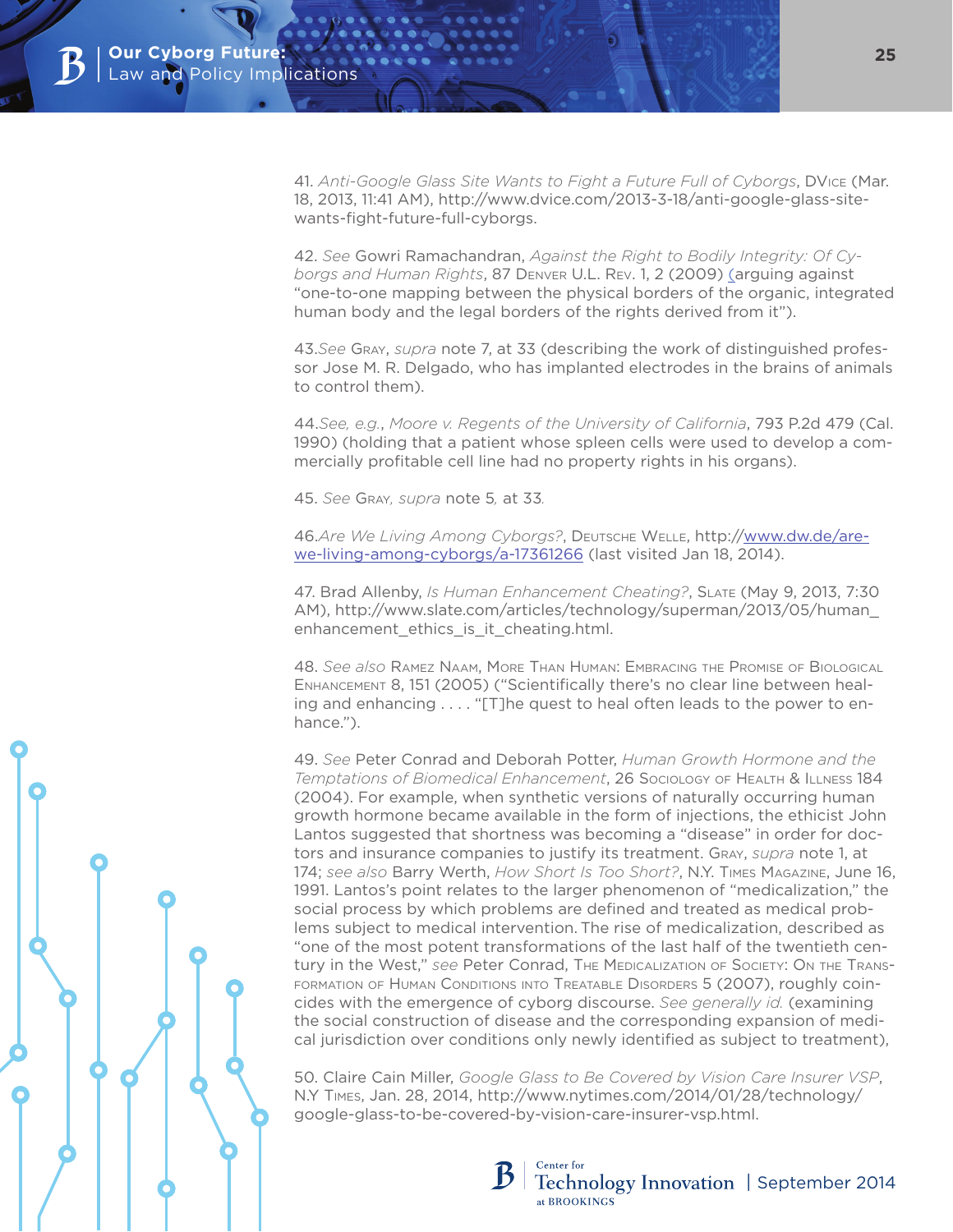#### 51. *Id.*

52. Harbisson is the founder of the Cyborg Foundation, an international organization that assists humans in becoming cyborgs, as well as a vocal proponent of cyborg rights. Annalee Newitz, *The First Person in the World to Become a Government-Recognized Cyborg*, io9 (Dec. 2, 2013, 2:58 PM), [http://io9.com/the-first-person-in-the-world-to-become-a-government](http://io9.com/the-first-person-in-the-world-to-become-a-government-re-1474975237)[re-1474975237](http://io9.com/the-first-person-in-the-world-to-become-a-government-re-1474975237); *see also* Cyborg Foundation, http://www.cyborgfoundation.com (last visited Jan. 28, 2014).

53. *The Man Who Hears Colour*, BBC (Feb. 15, 2012, 10:37 ET), http://www.bbc. co.uk/news/magazine-16681630.

54. The distinction between prosthetics and assistive devices, however tenuous, is written into statute. For example, the Federal Employees' Compensation Act (FECA) covers damage or destruction to prosthetic devices, categorizing it under "injury." Eyeglasses and hearing aids, on the other hand, are replaced or otherwise compensated for only if the damage or destruction "is incident to a personal injury requiring medical services." 5 U.S.C. §8101(5).

55.Linda MacDonald Glenn, *Case Study: Ethical and Legal Issues in Human Machine Mergers (Or the Cyborgs Cometh)*, Annals of Health Law 175, 176 (2012), *available at* [http://lawecommons.luc.edu/cgi/viewcontent.cgi?article=1024&](http://lawecommons.luc.edu/cgi/viewcontent.cgi?article=1024&context=annals) [context=annals](http://lawecommons.luc.edu/cgi/viewcontent.cgi?article=1024&context=annals).

56. *Id.* at 176-77.

57. *Id.* at 177.

58. *Id.*

59. *See, e.g.*, Todd Bishop, *No Google Glasses Allowed, Declares Seattle Dive Bar*, GeekWire (Mar. 8, 2013, 1:27 PM), [http://www.geekwire.com/2013/goo](http://www.geekwire.com/2013/google-glasses-allowed-declares-seattle-dive-bar)[gle-glasses-allowed-declares-seattle-dive-bar.](http://www.geekwire.com/2013/google-glasses-allowed-declares-seattle-dive-bar)

60. *See, e.g.*, Evan Schwartz, *Google Glass Strip Clubs: Forget It!*, Vibe, Apr. 8, 2013, http://www.vibe.com/article/google-glass-strip-clubs-forget-it.

61. Steven Rosenbaum, *Can You Really 'Ban' Google Glass?*, Forees (June 6, 2013, 8:58 PM), http://www.forbes.com/sites/stevenrosenbaum/2013/06/09/ can-you-really-ban-google-glass.

62. *See, e.g.*, Rosa Golijan, *From Strip Clubs to Theaters, Google Glass Won't Be Welcome Everywhere*, NBC, http://www.nbcnews.com/technology/stripclubs-theaters-google-glass-wont-be-welcome-everywhere-1B9231620.

63. Claire Evans, *Panopticon In Reverse: Steve Mann Is Fighting for Your Cyborg Rights*, Motherboard Vice, http://motherboard.vice.com/blog/panopticonin-reverse-steve-mann-is-fighting-for-your-post-human-rights.

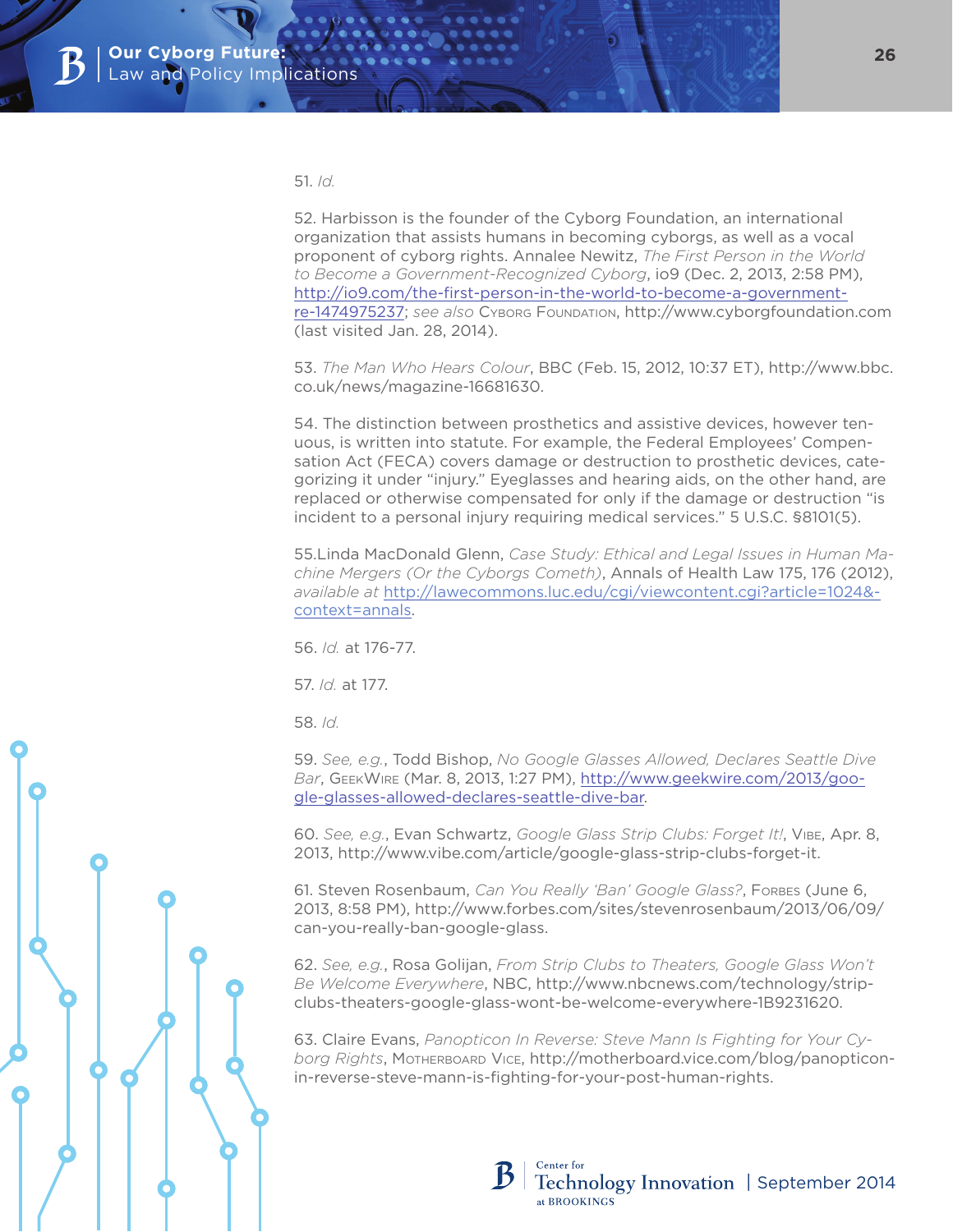64. Microchips implanted in Mexican Officials, Associated Press (July 14, 2004, 9:21 ET), http://www.nbcnews.com/id/5439055/ns/technology\_and\_science-tech\_and\_gadgets/t/microchips-implanted-mexican-officials/#.Uy-JNS-ddVVM.

65. NSF Report, *supra* note 38, at 9-10.

66. Emmet Cole, *The Cyborg Agenda: Extreme Users*, Robotics Bus. Rev., Nov. 13, 2012, [http://www.roboticsbusinessreview.com/article/the\\_cyborg\\_agen](http://www.roboticsbusinessreview.com/article/the_cyborg_agenda_extreme_users)[da\\_extreme\\_users](http://www.roboticsbusinessreview.com/article/the_cyborg_agenda_extreme_users)

67. Ramachandran, *supra* note 42, at 11.

68. European Soc'y of Cardiology, *Remote Monitoring and Follow-up of Pacemakers and Implantable Cardioverter Defibrillators*, 11 Europace, 701, 701 (2009).

69. *What's To Stop Hackers From Infecting Medical Devices?*, Forbes (April 20, 2012, 12:08 PM), [http://www.forbes.com/sites/marcwebertobias/2012/04/20/](http://www.forbes.com/sites/marcwebertobias/2012/04/20/whats-to-stop-hackers-from-infecting-medical-devices) [whats-to-stop-hackers-from-infecting-medical-devices](http://www.forbes.com/sites/marcwebertobias/2012/04/20/whats-to-stop-hackers-from-infecting-medical-devices); *see* Tarun Wadhwa, *Yes, You Can Hack A Pacemaker (And Other Medical Devices Too)*, Forbes (Dec. 6, 2012, 8:31 AM), http://www.forbes.com/sites/singularity/2012/12/06/ yes-you-can-hack-a-pacemaker-and-other-medical-devices-too.

70. Haran Burri & David Senouf, *Remote Monitoring and Follow-up of Pacemakers and Implantable Cardioverter Defibrillators*, 11 Europace 701, 701, 708 (2009).

71. Andrea Peterson, *Yes, Terrorists Could Have Hacked Dick Cheney's Heart*, Wash. Post (Oct. 21, 2013, 8:58 AM), http://www.washingtonpost.com/blogs/ the-switch/wp/2013/10/21/yes-terrorists-could-have-hacked-dick-cheneysheart.

72. *Google Glass Update Lets Users Wink and Take Photos*, BBC, Dec. 18, 2013, [http://www.bbc.com/news/technology-25426052.](http://www.bbc.com/news/technology-25426052)

73. *See* Naam, *supra* note 48, at 171.

74. Pfeifer & Bongard, *supra* note 14, at 265.

75.Wu, *supra* note 32.

76. STOP THE CYBORGS,<http://stopthecyborgs.org>(last visited Mar. 12, 2014).

77.*Id.*

78. 425 U.S. 435 (1976).

79. *Id.* at 443.

80. Andrew J. DeFilippis, Note, *Securing Informationships: Recognizing a Right*